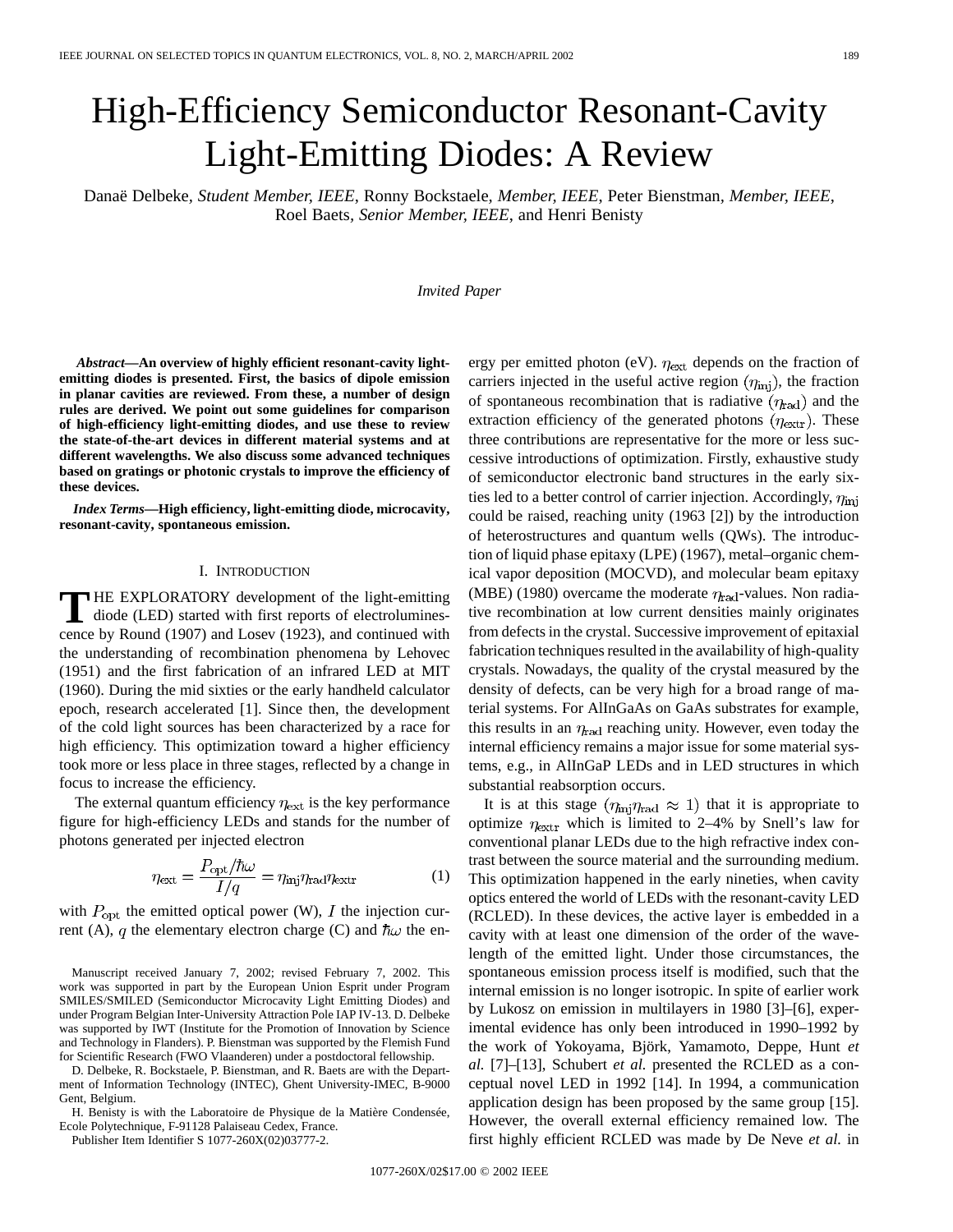1995 obtaining  $\eta_{\text{ext}} \approx 23\%$  [16]–[18], and has been further optimized in 1999 by Wierer *et al.* ( $\eta_{\text{ext}} \approx 27\%$ ) [19]. Parallel with this "wave" optics-based technique exploiting cavity interference effects, "ray" optics-based techniques oriented toward geometrical light collection were introduced. In 1992, Hewlett-Packard produced its first LED with transparent superstrate ( $\eta_{\text{ext}} \approx 6\%$ ). Elaboration of the principle and geometrical optimization resulted in 1999 in a pyramidal shaped device with world record efficiencies of 60% [20]. In 1993, Schnitzer and Yablonovitch [21] proposed the idea of random surface texturing to enhance escape probability by scattering of the photons, a principle resumed in 1998 by Windisch *et al.* giving rise to thin film devices with  $\eta_{\text{ext}} \approx 50\%$  [22]. The LED with a radial outcoupling taper [23] is another successful technique which tilts the path of the photon inside the semiconductor until it reaches the semiconductor-air interface within the extraction cone.

This paper will give a review of the RCLED. This high-efficiency light emitter is no longer just an object of research. It has been launched commercially in 1999 by Mitel Corp. (now Zarlink Semiconductors) for plastic optical fiber (POF) communication applications. The market for LEDs for communications is increasing, for instance the newly approved standard for 100BASE-SX (Fast Ethernet) is based on 850-nm LEDs [24]. RCLEDs are benefitting from this evolution: recently, RCLEDs emitting red light in combination with POF is proposed as the standard for FireWire or i.Link (IEEE1394b) [25]. This standard covers broadband service applications such as digital TV, DVD, etc. Several companies do participate in this commercialization of the RCLED for communication applications and some extend this activity toward noncommunication applications.

First, a theoretical investigation of the planar RCLED is presented. Theoretical models to analyze spontaneous emission can mainly be subdivided in two major approaches. The first series is a quantum-mechanical description based on quantization of the electromagnetic field and mode density. These methods can become complex and their application is restricted to simple, ideal media [9], [26]. The second series is based on a classical approach valid in the so-called weak-coupling regime, which is the working regime of practical planar RCLEDs. Spontaneous emission is modeled as an electric dipole. To calculate the far field emission, a transfer matrix formalism is implemented for the plane wave components of the dipole field. This numerical method is described in detail in a series articles by H. Benisty *et al.* [27]–[29] and in [30], [31]. For the sake of physical insight, this numerically solvable analysis is summarized in Section II. The different parameters influencing  $\eta_{\text{extr}}$  are then presented in Section III. Section IV discusses some guidelines and figures of merit for comparison of high-efficiency LEDs. Section V reviews the state-of-the-art of high-efficiency RCLEDs. Although planar RCLEDs have been optimized thoroughly, advanced techniques to improve  $\eta_{\text{extr}}$  even further are nevertheless still welcome. Some of these techniques are presented in Section VI. Future prospects end this paper.

Although the principle is extendable to all sorts of material, the examples and general trends given in this paper are limited to semiconductor devices.



Fig. 1. Structure of a light-emitting multilayer device. The emitting medium has a refractive index  $n_s$ , the intermediate layers  $n_{s\pm 1}, n_{s\pm 2}, \ldots$ , the half infinite surrounding media  $n_{\text{ext}}$ . The emitting layer has a thickness d. The dipole is located at a distance  $d_1$  from the interface with the first layer of the upper mirror; at a distance  $d_2$  from the interface with the first layer of the bottom mirror. The upper mirror has a reflection coefficient  $r_1$ ; the bottom mirror a reflection coefficient  $r_2$ . Interference takes place when the radiation is reflected back and forth between the two interfaces of the layer. The emission angle  $\theta$  and  $\phi$  are defined in the  $xyz$  coordinate system.

#### II. BASICS OF SPONTANEOUS EMISSION IN A LAYERED MEDIUM

#### *A. Modification of Emission Pattern: Theoretical Treatment*

In an RCLED [also called micro-cavity LED (MCLED)], spontaneous emission is generated in a multilayer Fabry–Pérot (FP) resonator, in which interference effects alter the internal angular power distribution (Fig. 1). With an appropriate cavity design, the preferential propagation direction of the photons can thus be forced from total internal reflection regime toward the extraction cone, benefitting to  $\eta_{\text{extr}}$ . Together with this increase of directivity and/or efficiency due to a redistribution of the photons, the spontaneous emission rate will be enhanced due to the Purcell effect. However, because of the planar geometry and the rather small reflectivity coefficients of the cavity mirror(s) in practical applications, the Purcell-factor is close to one, resulting in a negligible spontaneous emission rate enhancement (see Section II.B).

In this so-called "weak coupling" regime, the spontaneous emission of electron/hole pairs can adequately be represented by an electric dipole. An electric dipole can be decomposed in a horizontal electric dipole (with dipole moment in the  $(x-y)$ )-plane) and a vertical electric dipole (with dipole moment along ). In bulk semiconductor material the dipoles can have any orientation or equivalently one third of the power generated by the dipoles is generated by vertical dipoles and two thirds by horizontal dipoles. In unstrained QWs there is a substantial preference for emission through horizontal dipoles [33]. Furthermore, if a compressive strain is added to the QW, a strong enhancement of radiation through horizontal dipoles is realized, while tensile strain enhances vertical dipoles [34]. The normalized monochromatic electromagnetic field from the dipole  $\Psi_{\text{dip}}(x, y, z)$  can be Fourier transformed with respect to x and y in a set of plane waves [30]. The  $k_{\parallel}$  Fourier spectrum contains arbitrarily large wave vectors  $\mathbf{k}_x$  and  $\mathbf{k}_y$ , spanning propagative  $(|{\bf k}_{\parallel}| \leq n_s k_0)$  and evanescent contributions  $(|{\bf k}_{\parallel}| > n_s k_0)$ , with  $n_s$  the refractive index of the source layer,  $k_0 = 2\pi/\lambda_0$ and  $\lambda_0$  the vacuum wavelength and  $\mathbf{k}_{\parallel} = \mathbf{k}_x + \mathbf{k}_y$ . The z-component of  $\mathbf{k}, k_z$ , can be expressed as a function of  $k_{\parallel}$ 

$$
k_z = \pm \sqrt{n_s^2 k_0^2 - k_x^2 - k_y^2} = \pm \sqrt{n_s^2 k_0^2 - k_{\parallel}^2}.
$$
 (2)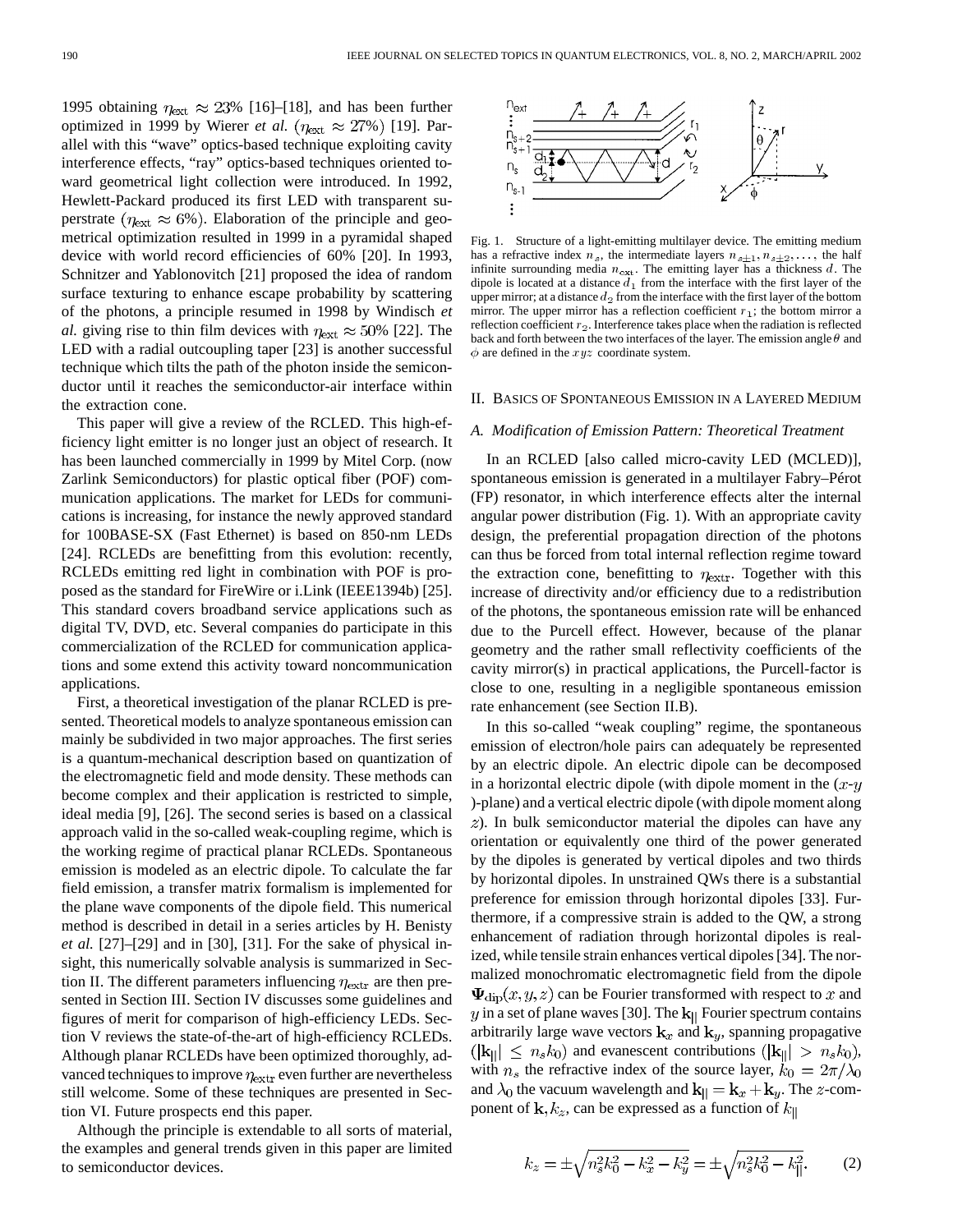

Fig. 2. Emission pattern of dipoles in bulk media (a) vertical dipole emitting TM. (b) Horizontal dipole emitting TM. (c) Horizontal dipole emitting TE.

TABLE I SOURCE TERMS FOR HORIZONTAL AND VERTICAL DIPOLES

|            |         | тv |
|------------|---------|----|
| Horizontal | $16\pi$ |    |
| Vertical   |         | o  |

Arranging the integrand of the Fourier transformation properly, the plane wave amplitude  $A = |\mathbf{A}|$  can be expressed as a density per unit solid angle  $d\Omega = \sin \theta d\theta d\varphi$ 

$$
\Psi_{\text{dip}}(x, y, z) \n= \int_{-\infty}^{+\infty} \int_{-\infty}^{+\infty} \mathbf{A}(k_x, k_y) \exp(-j\mathbf{k} \cdot \mathbf{r}_{|z|}) \frac{dk_x dk_y}{n_s k_0 k_z} \n= \left( \int_0^{\pi/2} + \int_{\pi/2 + j0}^{\pi/2 + j\infty} \right) \int_0^{2\pi} \mathbf{A}(\theta, \varphi) \n\times \exp(-j\mathbf{k} \cdot \mathbf{r}_{|z|}) \sin \theta \, d\theta \, d\varphi
$$
\n(3)

where a time variation of  $\exp(j\omega t)$  is assumed and in which for the square root of (2) the solution with zero or negative imaginary part is chosen and  $\mathbf{r}_{|z|} = x\mathbf{1}_x + y\mathbf{1}_y + |z|\mathbf{1}_z$ . A plane wave component  $A$  of the field resulting from an electric dipole has its electric field in the plane of the dipole moment and the wavevector  $k$ , vanishing sinusoidally for emission in the direction of the dipole moment [32] (Fig. 2). Decomposing an arbitrary linear polarization into TE (transverse electric or  $s$ : the plane wave has its  $E$ -field in the  $(x-y)$ -plane and orthogonal to  $k$ ) and TM (transverse magnetic or  $p$ : has its  $H$ -field transverse to the plane of incidence), averaging the field amplitude over the azimuthal angle  $\varphi$  and normalizing the total emitted power (the term  $1/2\sqrt{\epsilon/\mu_0}$  is omitted for simplicity) results in plane wave amplitudes (expressed as a density per unit solid angle) summarized in Table I.

Decomposition of the electromagnetic problem in purely TE and TM systems in relation with the multilayer interfaces, transforms the vectorial electromagnetic problem in three simple scalar problems. Indeed, the beauty of TE-TM decomposition lies in the polarization-maintaining reflection or refraction of TE and TM waves upon a planar interface. Analysis of electromagnetic wave propagation in an isotropic layered structure can as such be decomposed in two uncoupled systems. The TM system has to be elaborated for vertical and horizontal dipoles, the TE system only for horizontal dipoles. From Fig. 1, it is clear that for the respective dipole orientations and polarizations, the emitted intensity  $I^{\text{or,pol}}(\theta)$ , with  $\theta$  the internal emission angle, caused by the source's plane wave component  $A^{\alpha, \text{pol}}$  is given by (or =  $h, v$ ; pol =  $s, p$ ):

$$
I^{\text{or,pol}}(\theta) = T_1 I_{\text{dip}}^{\text{or,pol}}(\theta)
$$
(4)  
\n
$$
I_{\text{dip}}^{\text{or,pol}}(\theta) = \left| (A_{\uparrow}^{\text{or,pol}} + A_{\downarrow}^{\text{or,pol}} r_2 \exp(-j2\phi_2)) \right|
$$
  
\n
$$
\times (1 + r_1 r_2 \exp(-j2\phi)
$$
  
\n
$$
+ r_1^2 r_2^2 \exp(-j4\phi) + \ldots) \right|^2
$$
  
\n
$$
= \frac{|A_{\uparrow}^{\text{or,pol}} + A_{\downarrow}^{\text{or,pol}} |r_2| \exp(-j2\phi_{2\text{eff}})|^2}{|1 - |r_1 r_2| \exp(-j2\phi_{\text{eff}})|^2}
$$
(5)

with  $|r_1r_2| < 1, r_1, r_2$  the upwards and downwards amplitude reflection coefficients,  $T_1$  the upwards power transmission coefficient,  $\phi_i = k_0 n_s d_i \cos \theta, i = 1, 2, \phi = \phi_1 + \phi_2$  and  $2\phi - \arg(r_1) - \arg(r_2) = 2\phi_{\text{eff}}(\theta, \lambda)$  and  $2\phi_i - \arg(r_i) =$  $2\phi_{i \text{eff}}(\theta, \lambda)$  and  $d_1, d_2$  the distances of the dipole from the interfaces of, respectively, the first layer of the upper mirror and the first layer of the bottom mirror.  $r_1, r_2, T_1$  are polarization dependent and can be calculated using a transfer matrix method [30]. The numerator is called the standing wave factor  $\zeta(\phi_{2\text{eff}})$ and is responsible for the dependence of the emitted intensity on the position of the source: the radiated emission in a particular direction is high if the standing wave field strength at the source position is high. The denominator is independent of the position of the source, but depends strongly on  $\lambda$  and  $\theta$ , and is called the cavity enhancement factor or Airy factor  $\Gamma(\phi_{\text{eff}})$ . The Airy function is periodic in  $\phi_{\text{eff}}$  with a period  $\pi$ , and at a maximum, the cavity is said to be resonant. These maxima define a resonant mode and obey the phase condition

$$
2\phi - \arg(r_1) - \arg(r_2) = 2\phi_{\text{eff}}(\theta, \lambda) = 2m\pi \tag{6}
$$

with  $m$  a positive or negative integer. In Section III, it will be clear that these resonances account both for FP  $(\theta < \theta_c)$  and guided modes ( $\theta > \theta_c$ ), with  $\theta_c = \arcsin(n_{\rm ext}/n_s)$  the critical angle for total internal reflection (TIR), with  $n_{\text{ext}}$  the refractive index of the external surrounding medium (see Fig. 1). If  $|r_1r_2|=1$ , the resonator is "perfect" and the mode will never be damped after the excitation is switched off. This occurs when there are no losses, neither due to absorption nor extraction.

For bulk semiconductor material where emitting dipoles are isotropic on average, the total emitted angular intensity  $I(\theta)$  is given by

$$
I(\theta) = \frac{2}{3}(I^{h,s}(\theta) + I^{h,p}(\theta)) + \frac{1}{3}I^{v,p}(\theta)
$$
 (7)

and the extraction efficiency  $\eta_{\text{extr}}$  can be defined

$$
\eta_{\text{extr}} = \frac{2\pi \int_0^{\theta_c} I(\theta) \sin \theta \, d\theta}{2\pi \int_0^{2\pi} I(\theta) \sin \theta \, d\theta}.
$$
\n(8)

Equation (8) has to be solved numerically, approximating the integral by a discrete summation.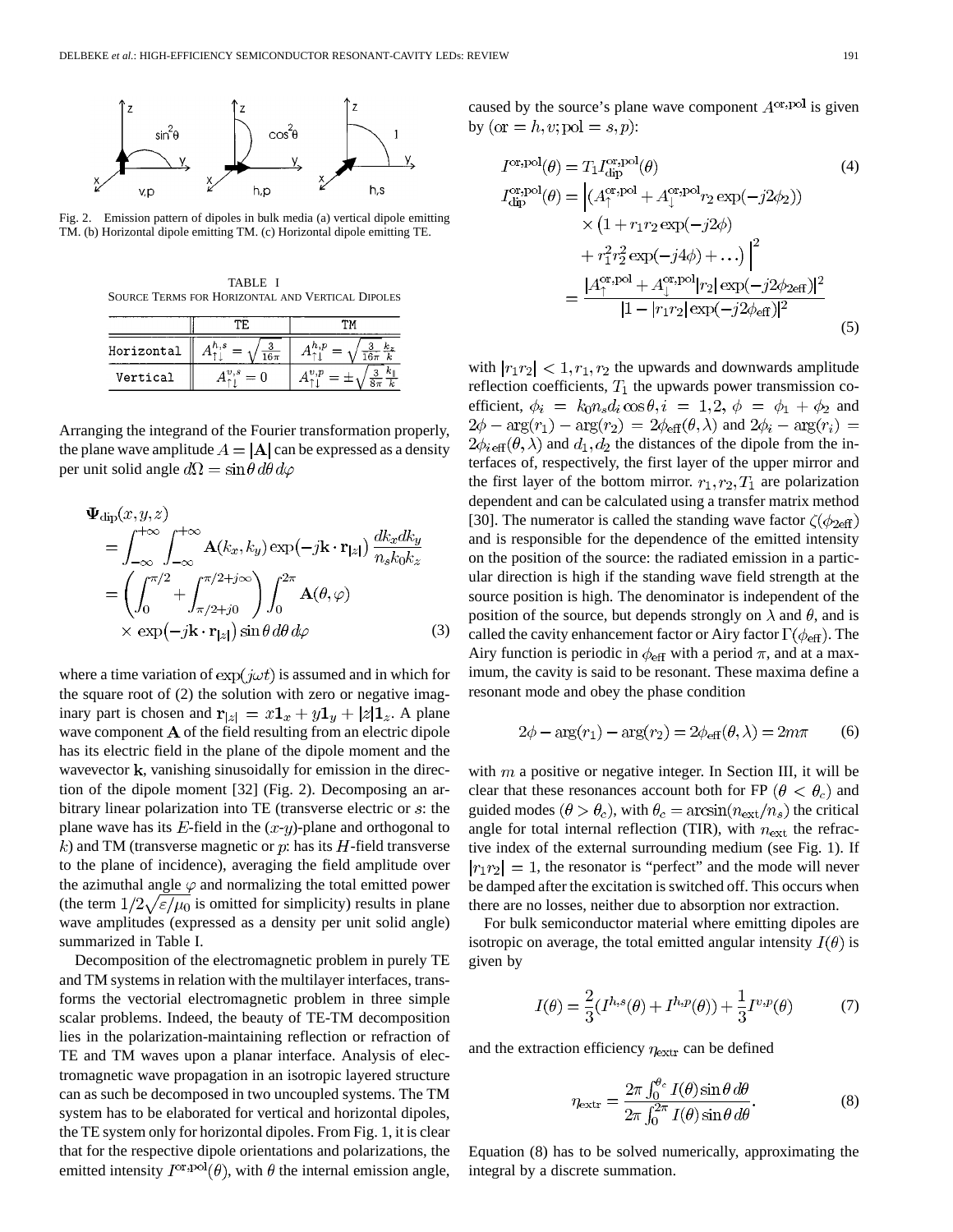

Fig. 3. Modification of spontaneous emission rate or the Purcell effect according to (10) and (11).

#### *B. Total Emission Enhancement or Purcell Factor*

The impact of the cavity on the total power emitted by the dipole can be expressed as the spontaneous emission (SE) lifetime alteration of the radiative electron-hole recombination process

$$
\frac{\frac{1}{\tau}}{\frac{1}{\tau}} = \frac{\text{emitted dipole power in cavity}}{\text{emitted dipole power in bulk}} \tag{9}
$$

where  $\tau$  and  $\tau_0$  are the lifetimes with and without cavity. The change of carrier lifetime due to the presence of a cavity is known as the Purcell effect [35]. The Purcell factor expresses this carrier lifetime change and has been derived by Purcell as  $\left(\frac{3Q}{4\pi^2}\right)\left(\frac{\lambda^3}{V}\right)$ . It is defined for 3-D optical cavities of volume V and mode quality factor  $Q = \lambda/\delta\lambda$  with  $\delta\lambda$  the narrow emission linewidth around  $\lambda$  [36].

The impact of a planar cavity on the change of spontaneous decay rate has been studied in detail [8], [37], [38]. In the case of a cavity with perfect (100% reflecting) mirrors, an analytical expression for the SE enhancement has been derived in [38] for the case of a horizontal dipole in the middle of the cavity. The results depend on the phase of the mirror reflection coefficient. For  $r = +1$  there are  $|m_{\text{C}}| = |m_c| + 1$  modes, but only  $\lfloor m_c/2+1 \rfloor$  are excited ( $\lfloor \rfloor$  means: largest integer smaller than the argument), with  $m_c$  the cavity order or normalized cavity length, a measure for the number of resonant modes, which is defined in Section III. The others are not excited because the dipole is located at a zero of the mode profile. The decay rate enhancement can then be expressed as

$$
\frac{\frac{1}{r}}{\frac{1}{r_0}} = \frac{6\left\lfloor \frac{m_c}{2} \right\rfloor + 3}{4m_c} + \frac{4\left\lfloor \frac{m_c}{2} \right\rfloor^3 + 6\left\lfloor \frac{m_c}{2} \right\rfloor^2 + 2\left\lfloor \frac{m_c}{2} \right\rfloor}{2m_c^3}.
$$
 (10)

For  $r = -1$  there are  $\lfloor m_{\text{C eff}} \rfloor = \lfloor m_c \rfloor$  modes,  $\lfloor (m_c + 1)/2 \rfloor$  of which are excited and the resulting decay rate enhancement is

$$
\frac{\frac{1}{\tau}}{\frac{1}{\tau}} = \frac{6\left[\frac{m_c+1}{2}\right]}{4m_c} + \frac{4\left[\frac{m_c+1}{2}\right]^3 - \left[\frac{m_c+1}{2}\right]}{2m_c^3}.
$$
 (11)

The terms in  $1/m_c$  in these expressions correspond to TE-waves, whereas the terms in  $1/m_c^3$  correspond to TM-waves. The two expressions are shown in Fig. 3 as a function of  $m_c$ . One can see that apart from the singular  $1/m_c$  behavior for small  $m_c$  in the  $r = +1$  case, the maximum SE enhancement is three and is obtained in a half-wavelength thick cavity with  $r = -1$  (perfect metallic mirrors). For thick cavities the Purcell effect converges to one. In other words, thick cavities with many modes have a similar impact on the dipole as uniform space with a continuum of modes. For real metals, the phase shift lies in between these extreme cases, and can give rise to an intermediate Purcell factor.

In three-dimensional (3-D) cavities, the Purcell effect can be substantially larger than in planar cavities. In [35] a strong enhancement of the spontaneous emission rate has been observed for self-assembled InAs–GaAs quantum boxes inserted in GaAs-based pillar microcavities  $(\times 5)$  and microdisks  $(\times 15)$ using time-resolved as well as c.w. photoluminescence experiments, and in spite of various detrimental averaging effects compared to the ideal case.

## III. DESIGN RULES

A quantitatively accurate design of an RCLED is only possible by a numerical analysis with the methods presented in Section II.A. However, a number of approximate design rules can be used as guidelines in the first phase of a design. If one allows for some parameter variations in the experimental devices, it is often unnecessary to move to detailed numerical analysis, at least for simple planar RCLEDs. An RCLED can be optimized to fulfill diverse conditions. We will discuss the optimization of overall extraction efficiency, considering several practical configurations. First, some cavity variables will be defined.

#### *A. Finesse, Quality Factor, and (Effective) Cavity Order*

The full-width at half-maximum (FWHM) of the resonant peaks  $\delta \phi_{\text{eff}}$  caused by the Airy factor  $\Gamma(\phi_{\text{eff}})$ , is inversely proportional to the *finesse*

$$
F \equiv \frac{\Delta \phi_{\text{eff}}}{\delta \phi_{\text{eff}}} = \frac{\pi}{\delta \phi_{\text{eff}}}
$$
(12)

with  $\Delta \phi_{\text{eff}}$  the separation between two adjacent resonances. The *cavity order*  $m_c$  is defined as the normalized cavity length, when ideal mirrors are assumed  $(\arg(r_1) + \arg(r_2) = 0)$ :

$$
m_c \equiv \frac{d}{\lambda_0 / 2n_s} \tag{13}
$$

$$
= \frac{\lambda_0}{\pi} \frac{\partial \phi}{\partial \lambda} \bigg|_{\theta \approx 0} \tag{14}
$$

$$
=\frac{1}{\pi}\frac{\partial\phi}{\partial(\cos\theta)}.
$$
 (15)

The cavity order  $m_c$  is a measure for the number of resonant modes in the bare ideal cavity: from reformulation of the resonance condition (6) as  $m_c \cos \theta = m$ , it is clear that the number of resonances is limited to  $|m_c|$ . It also links F with the *quality factor*  $Q$  of the FP mode, when small variations are considered

$$
Q \equiv \frac{\phi_{\text{eff}}}{\delta \phi_{\text{eff}}} = \frac{1}{\delta \cos(\theta)} = \frac{\lambda_0}{\delta \lambda}
$$

$$
= \frac{\lambda_0}{\pi} \frac{\delta \phi_{\text{eff}}}{\delta \lambda} \frac{\pi}{\delta \phi_{\text{eff}}} = m_c F. \tag{16}
$$

Using the numerical analysis of Section II.A, the intensity emitted by an isotropic point source in an RCLED of cavity order  $m_c = 4$  with ideal mirrors can be calculated and is depicted in Fig. 4(a). The Airy function  $\Gamma$  is modulated with the standing wave factor  $\zeta$  for respective source positions s1 and s2 placed at different distances from the bottom mirror interface  $d_2$ as defined in Fig. 4(d). This coupling strength  $\zeta$  is proportional to the respective mode intensity at the source position. When the source is located at a node of the standing wave pattern, no coupling occurs. This happens for the second and forth mode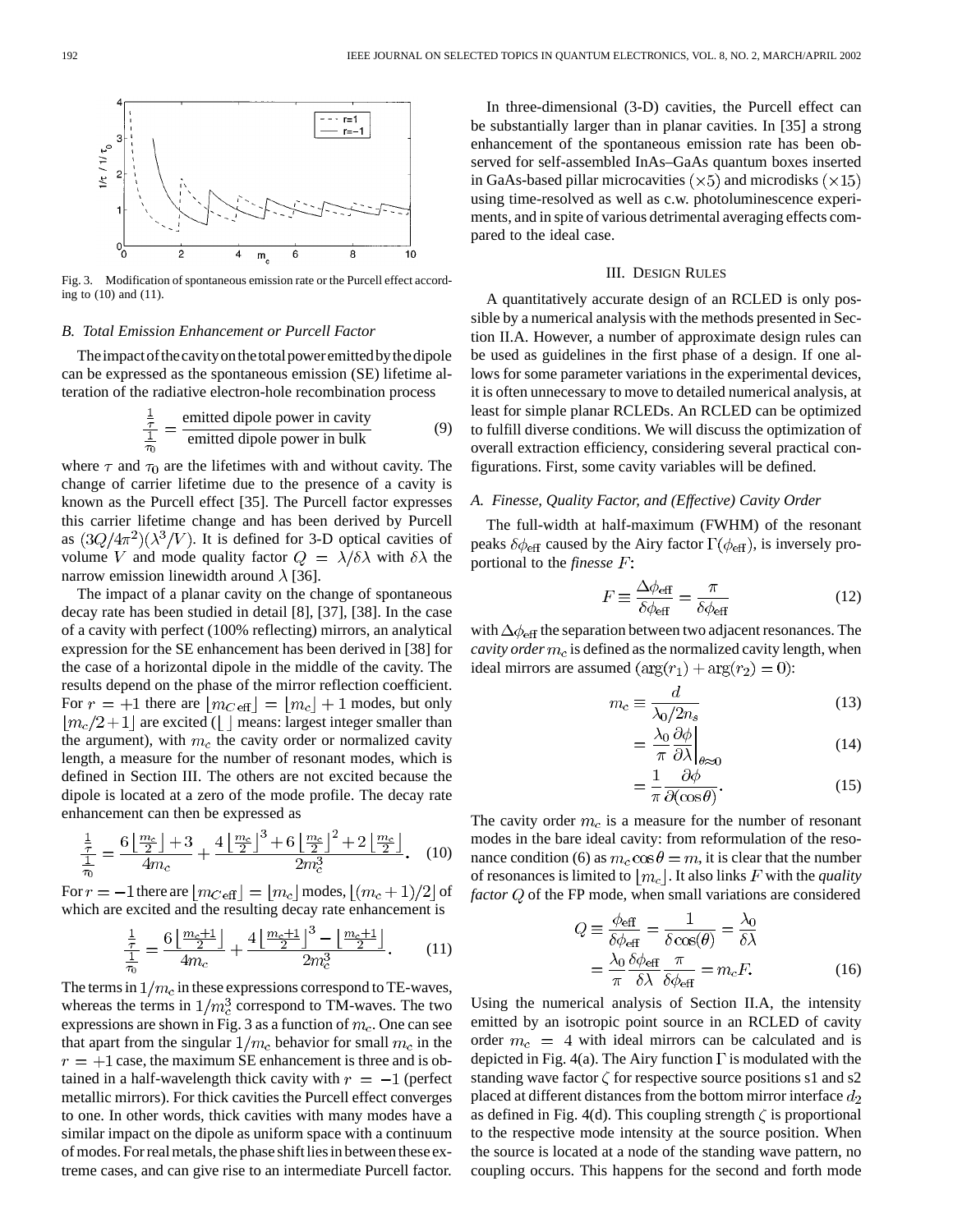

Fig. 4. (a) Internal angle-resolved TE intensity of an ideal (angle independent reflection coefficients  $r_1$  and  $r_2$ ) RCLED with  $m_c = 4$  for, respectively, source (c) (d)<br>Fig. 4. (a) Internal angle-resolved TE intensity of an ideal (angle independent reflection coefficients  $r_1$  and  $r_2$ ) RCLED with  $m_c = 4$  for, respectively, source location s1 and s2. (b) Corresponding Airy Func definition of  $Q$  and  $F$ . (d) Resonant mode distributions in RCLED and source locations s1 and s2.

when the source is located at s1. For a dipole positioned at the height of s2, coupling to all modes is realized. The resonant mode in the extraction cone  $(\theta < \theta_c)$  is called the *FP mode*, the other "trapped" modes are the guided modes. The Airy function  $\Gamma$  is presented for different cavity thicknesses around  $d = 2\lambda_0/n_s = 2\lambda_s$  in Fig. 4(b). The source is kept at the center of the cavity, leaving  $\zeta$  invariable. A shift of the resonant peaks toward smaller  $\cos(\theta)$  (larger  $\theta$ ) for increasing cavity thickness is observed. An optimal value for  $\delta_m$  is deduced in the next paragraph.  $Q$  and  $F$  are graphically defined in Fig. 4(c).

In reality, the phase of the reflection coefficients  $r_1$  and  $r_2$  of a multilayer depends on the wavelength and angle of incidence. Considering the FP mode, in a small range around its working point, the phase will change approximatively in a linear way. This allows to define penetration depth, defined as the depth measured from the interface, where an ideal mirror interface should be positioned to give rise to the same variation of the phase. As the reflectivities of the individual interfaces have a distinct spectral and angular behavior, two penetration depths and corresponding effective cavity thicknesses can be defined using (6) and  $(13)–(15)$ 

$$
d_{\text{eff},\theta} = d + d_{\text{pen},\theta}
$$
  
= 
$$
d + \frac{\lambda_0}{2n_s} \frac{-\partial(\arg(r_1) + \arg(r_2))}{\partial \cos \theta} \frac{1}{2\pi}
$$
 (17)

$$
d_{\text{eff},\lambda} \left| \theta \approx 0 \right| = d + d_{\text{pen},\lambda}
$$
  
=  $d + \frac{\lambda_0}{2n_s} \frac{\partial(\arg(r_1) + \arg(r_2))}{\partial \lambda} \frac{\lambda_0}{2\pi}.$  (18)

 $d_{\text{eff},i}$  gives rise to an effective cavity order  $m_{\text{Ceff},i}$ ,  $i = \lambda, \theta$ 

$$
m_{C \text{ eff}, i} = \frac{d_{\text{eff}, i}}{\lambda_0 / 2n_s}.
$$
 (19)

When the resonances of the cavity are characterized by a high  $F$ , a rough estimate for  $\eta_{\text{extr}}$  can be obtained: the Airy function can be approximated by a Dirac distribution for which  $\eta_{\text{extr}}$  is translated to a ratio of discrete sums.

$$
\eta_{\text{extr}} = \frac{\sum_{i,\theta < \theta_c} \zeta_i}{\sum_i \zeta_i}.\tag{20}
$$

The numerator accounts for the extractable modes and the the denominator for all modes, both FP and guided modes. For the RCLED of Fig. 4(a), with the source located in the center of the cavity  $(s_1)$ , only even modes are excited with equal  $\zeta_i$ . With a single mode in the extraction cone (20) can be written as

$$
\eta_{\text{extr}} \cong 1/(\lfloor m_{C \text{ eff}, \theta} \rfloor/2). \tag{21}
$$

The importance of  $m_{\text{C}}$  eff for extraction efficiency estimation is thus obvious: the extraction efficiency depends on the penetration depth of the mirror. In general the penetration depth is positive, resulting in an increase of  $m_{\text{C eff.}\theta}$ . A novel design—the RC2LED—realizes a negative angular penetration depth using a nonperiodic high index-contrast mirror. As a result, coupling to small NA is enhanced (see Section VI) [39].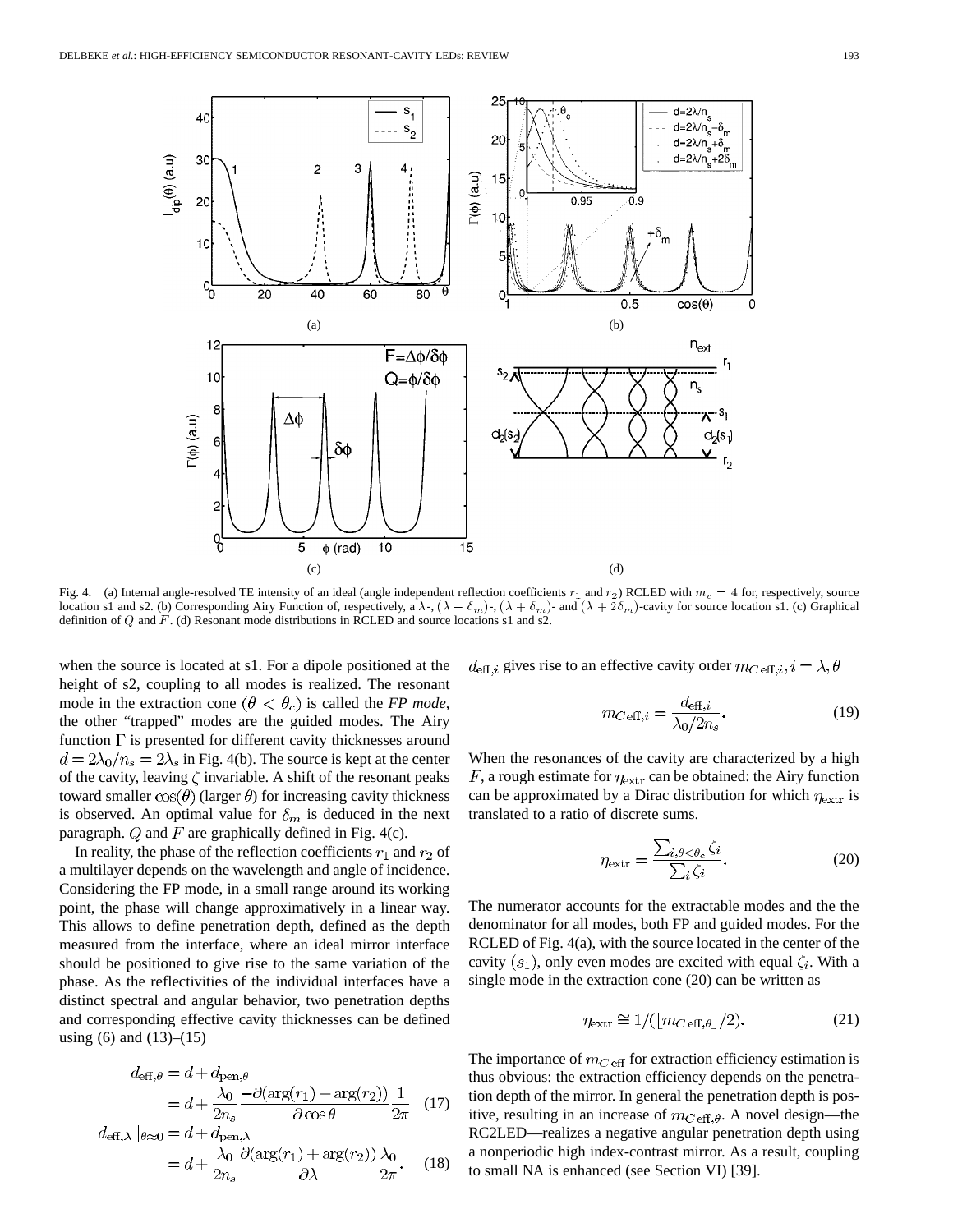

Fig. 5. Internal angle-resolved (a) TE intensity of horizontal dipole and (b) TM intensity of vertical dipole in a  $\lambda$ -cavity.



dipole at antinode position of Fabry–Pérot mode (full line) and at node position of FP mode (dashed line).

# *B. Dipole in Semiconductor Slab Cavity: Effect of Cavity Thickness and Position of Active Layer*

Fig. 5 shows a generic example of a monochromatic  $(\lambda_0)$  horizontal dipole (TE) and vertical dipole (TM) in the middle of a semiconductor layer, thickness  $d = \lambda_s$  and refractive index  $n_s$ surrounded by air. This is a cavity with rather modest mirror reflectivity (about 30%) for normal incidence and perfect reflectivity (100%) for oblique incidence in the total internal reflection regime. Two resonances appear in the upwards emitted intensity through plane  $z = 0$ : a broad resonance from  $\theta = 0^{\circ}$ to  $\theta = \theta_c$  corresponding with the extractable FP mode and a second high Q resonance at  $\theta = 68^{\circ}$  for TE and  $\theta = 60^{\circ}$  for TM, or the guided mode trapped in the cavity. The FP mode shows a peak at  $\theta = \theta_c$  although the phase resonance operation point, defined by (6) is fulfilled for  $\theta = 0$ . This is due to the higher reflectivity coefficient of slanted angles, resulting in a stronger Airy factor than at phase resonance operation point. In a lossless cavity, the guided mode corresponds with a singularity in the power flux, as can be expected from (5). This singularity is not unphysical: integration over a finite solid angle results in a finite value.

To maximize  $\eta_{\text{extr}}$ , the thickness of the layer has to be optimized. The FP enhancement has to be located optimally in the extraction cone to maximize its extraction:  $\eta_{\text{extr}}$  is proportional to the ratio of the area below the Airy function within the extraction cone to the total spanned surface. Fig. 4(b) shows that extraction will be maximal for the ideal cavity if the Airy-factor peak is located symmetrically in the  $[\phi(0), \phi(\theta_c)]$  interval or

 $\phi(\theta_0) = (\phi(0) + \phi(\theta_c))/2$ . With (6) and  $\theta_c \simeq n_{\text{ext}}/n_s, \theta_0$  can be deduced and is approximately given by [40]

$$
\theta_0 \simeq \frac{n_{\text{ext}}}{\sqrt{2}n_s}.\tag{22}
$$

This skew propagation direction corresponds with an optimal cavity thickness correction  $\delta_m$ 

$$
\delta_m \simeq \lambda_0 \frac{n_{\text{ext}}^2}{4n_s^2}.\tag{23}
$$

With Snell's law  $(n_s \sin \theta_0 = n_{\text{ext}} \sin \theta_0^{\text{ext}})$ , this cavity thickness  $d_m = \lambda_s + \delta_m$  results in an external angle of approximately  $\theta_0^{\text{ext}} = 45^{\circ}$ . The detuning will influence the external emission profile strongly: the "rabbit-ears" in the emission pattern are an unavoidable property of highly efficient RCLEDs. This results in different design parameters for devices with an overall high efficiency and devices with a high efficiency toward a limited NA around the surface normal direction needed in optical fiber communication applications. The internal angle-resolved intensity is depicted in Fig. 6(a) for varying cavity thicknesses.

The position of the dipole in reference to the standing wave pattern defines the coupling strength of the source to this optical mode. It is expressed by the standing wave factor  $\zeta(\phi_{2\text{eff}})$ . This factor reveals that the use of a thin active layer located at a standing wave node results in minimal coupling strength, while at an antinode height coupling strength is maximal. The optimal dipole position is thus at an antinode of the extractable FP mode as shown in Fig. 6(b), where the FP mode vanishes for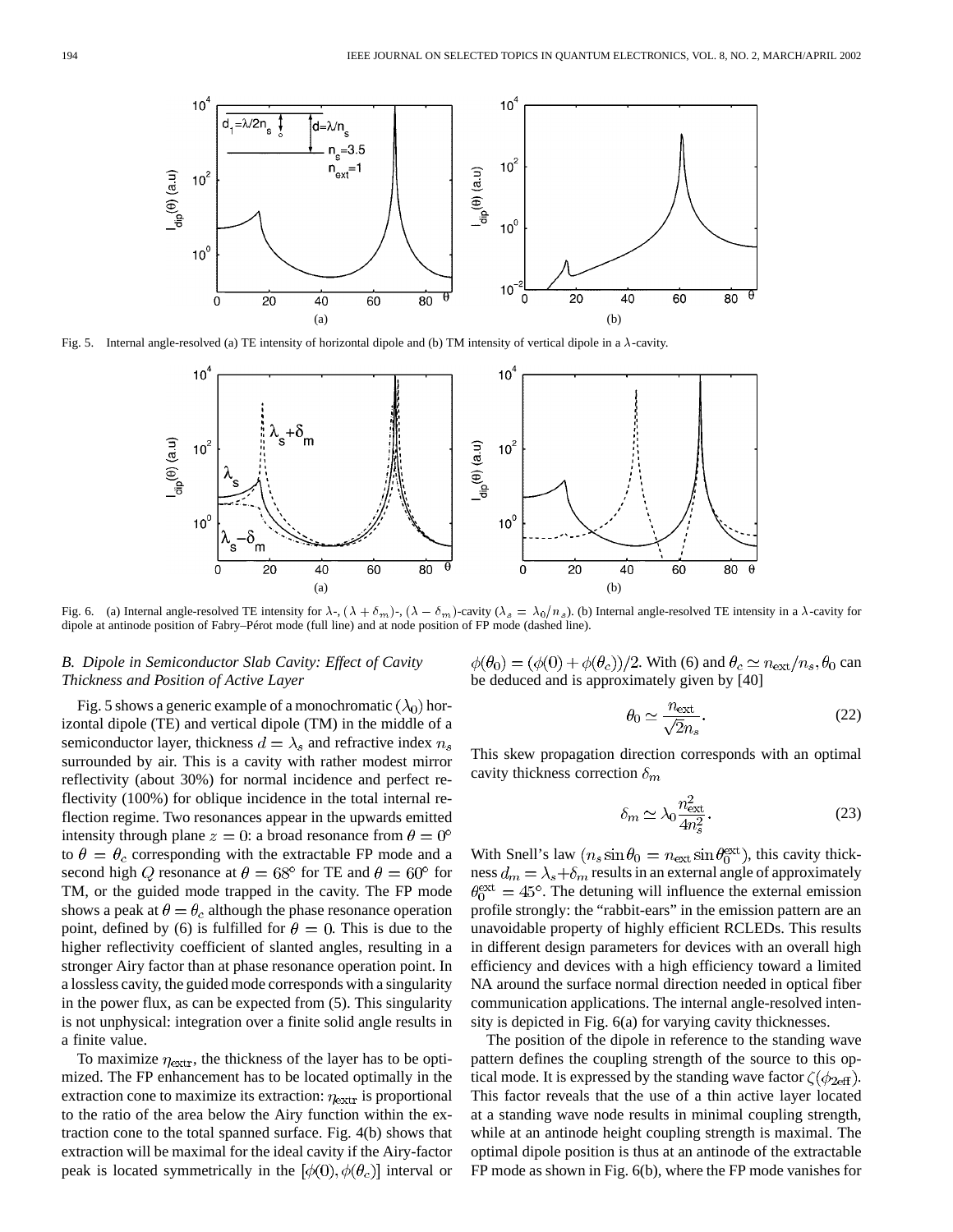

Fig. 7. Internal angle-resolved TE intensity for (a)  $\lambda$ -cavity and (b) 2 $\lambda$ -cavity.

a dipole at the level of a node. The interference effects are averaged out when a thick—at least  $\lambda_0/2n_s$ —bulk active layer is used, halving the overall enhancement as compared to the thin active layer placed at an antinode.

The effect of drastically increasing the cavity length is shown in Fig. 7 where d is changed from  $1\lambda_0/n_s$  to  $2\lambda_0/n_s$ , while the dipole is kept in the middle of the cavity. The intensity profile clearly shows a growing number of resonances when the cavity length is increased. Equation (21) can be applied to estimate the trend of  $\eta_{\text{extr}}$ : increasing the reduced cavity length  $m_{C_{\text{eff}}}$  results in a drop of  $\eta_{\text{extr}}$ . This explains why an RCLED needs to have a small cavity length. Ideally, the total optical power is emitted in a single extractable FP mode, using a  $\lambda/2$ -cavity. However,  $\lambda$ -cavities are in generally used in practical applications for several reasons. Due to losses, finite spectral width, etc., the coupling efficiency of the optical power to a single FP mode is not as efficient as Fig. 7 might suggest (see next section). Secondly, in case the cavity is set up by metallic mirror(s), a  $\lambda/2$  cavity implies that the distance of the active layer to the metal is very small and can result in considerable losses due to nonradiative energy transfer from the dipole to the absorptive metal [41]. For a perfect mirror with phase shift  $\pi$  the distance is maximally  $\lambda_0/4n_s$ (e.g., about 70 nm for a GaAs RCLED emitting at 980 nm). For realistic metallic mirrors, with a phase shift different from  $\pi$ , this distance is even further reduced by some tens of nanometers (a reduction of about 45 nm for a GaAs RCLED emitting at 980 nm with Au-mirror). Finally, from a technological point of view, a  $\lambda$ -cavity is preferable to its thinner counterpart, and will in general be used in practical devices both when metallic mirrors or dielectric mirrors are used. A metallic mirror requires a heavily doped contact layer to ensure good electrical contact. Experiments evidenced that minimal thicknesses of several tens of nanometer (50 nm for a GaAs RCLED emitting at 980 nm with Au-mirror [42]) are needed for the contact layer. As this contact layer (heavily doped GaAs) extends to a distance of some 20 nm from the active layer, there is not much space left for bandgap engineering to optimize the device. Multiple QW layers sandwiched in a carrier confinement structure [like graded refractive index (GRIN) confinement structures optimizing carrier caption [43]] typically have a total thickness of about 120 nm. When dielectric mirrors are used, a sideways current supply is needed to pump the device. In this case again, a minimal thickness can be needed. To achieve proper carrier injection and low series resistance, extra layers can be added in the cavity.

## *C. Cavity With DBR Mirror(s): Effect of Mirror Reflectivity*

Besides the cavity thickness tuning, the efficiency of the RCLED depends strongly on both amplitude and phase of the reflection coefficient of the cavity mirrors. Fig. 8 generically shows the amplitude and penetration depth of different mirrors as a function of the angle of incidence for TE and TM polarization: a semiconductor/metal interface, a semiconductor/air interface and a distributed Bragg reflector (DBR) mirror. A DBR mirror consists of a periodic quarter-wave stack of alternating high and low index material.

For both the back mirror and outcoupling mirror, the penetration depth has to be minimal to enhance the extraction efficiency  $\eta_{\text{extr}} \sim 1/m_{C \text{ eff}}$  [see (21)]. For the outcoupling mirror, absorption losses have to be low.

The metallic mirror scores best for minimal penetration depth, but is preferably not used as an outcoupling mirror due to its high absorption losses. When metal is used as the back mirror, deposited on the semiconductor after epitaxial growth, the device will be bottom-emitting and a transparent substrate is needed, or a substrate removal. The metal will both serve as mirror and electrical contact.

The penetration depth of a DBR decreases with increasing refractive index-contrast. Approximate expressions for the penetration depth around the working point  $\lambda_0 = \lambda_{\text{DBR}}$  and  $\theta = 0^\circ$ , with  $\lambda_{\text{DBR}}$  the Bragg wavelength, are given in [44], for a large number  $N$  of DBR pairs

$$
d_{\text{pen},\lambda} \approx \frac{\lambda_{\text{DBR}}}{4n_s^2} \frac{n_H n_L}{n_H - n_L} \tag{24}
$$

$$
d_{\text{pen},\theta} \approx \frac{n_s^2}{2} \left( \frac{1}{n_H^2} + \frac{1}{n_L^2} \right) d_{\text{pen},\lambda} \tag{25}
$$

with  $n_H$ ,  $n_L$ , respectively, the highest and lowest refractive index of the DBR stack. The penetration depth decreases with decreasing number of DBR pairs. (24) and (25) define an upper limit for the respective penetration depths. It is important to note that  $d_{\text{pen},\lambda} < d_{\text{pen},\theta}$  and this for all N. With  $d_{\text{pen},\theta}$ , the most significant parameter to determine  $m_{\text{C eff}}$ , the effect of high index-contrast mirrors on penetration depth will be less effective than might be expected from  $d_{pen.}\lambda$ , the commonly used definition for penetration depth. Not intuitive is the fact that  $d_{\text{pen},\theta}$ , and hence,  $m_{c}$ <sub>eff, $\theta$ </sub> are minimal for  $n_L \approx \sqrt{n_H}$ . When a transparent material set with high refractive index-contrast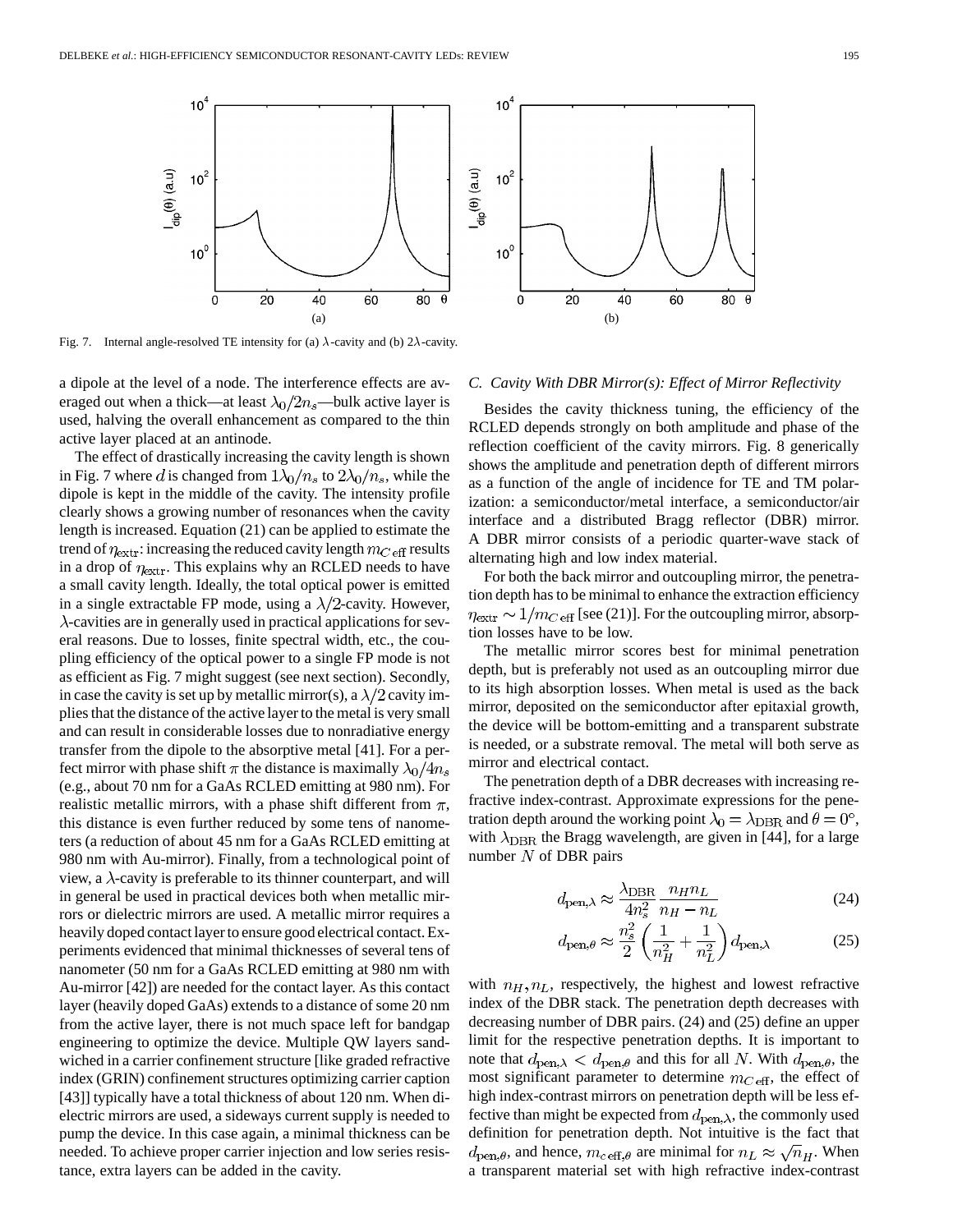

Fig. 8. Reflectivity and penetration depth as a function of the incident angle ( $\lambda = \lambda_{\text{DBR}} = 0.98 \,\mu\text{m}$ ) Full line: TE-polarization. Dashed line: TM-polarization. (a)–(b) GaAs–Au interface. (c)–(d) GaAs–Air interface. (e)–(f) GaAs–(AlAs–GaAs DBR)–GaAs interface ( $N = 30$ ). (g)–(h) GaAs–(AlOx-GaAs DBR)–GaAs interface  $(N = 10)$ .

can be found, a DBR is suitable for both back and outcoupling mirror.

In practical applications, a single facet extraction is preferred. This requires a very high reflectivity of the back mirror (ideally 1), which can be met by both a metallic mirror or a large stack DBR. Optimizing light extraction at the output facet, requires moderate reflection coefficients and corresponding finesse  $F_{\text{FP}}$ and  $Q_{\text{FP}}$  for the FP mode. The reason is three-fold [27]: Considering a monochromatic source in a lossless cavity,  $\eta_{\text{extr}}$  is proportional to the ratio of the area below the Airy function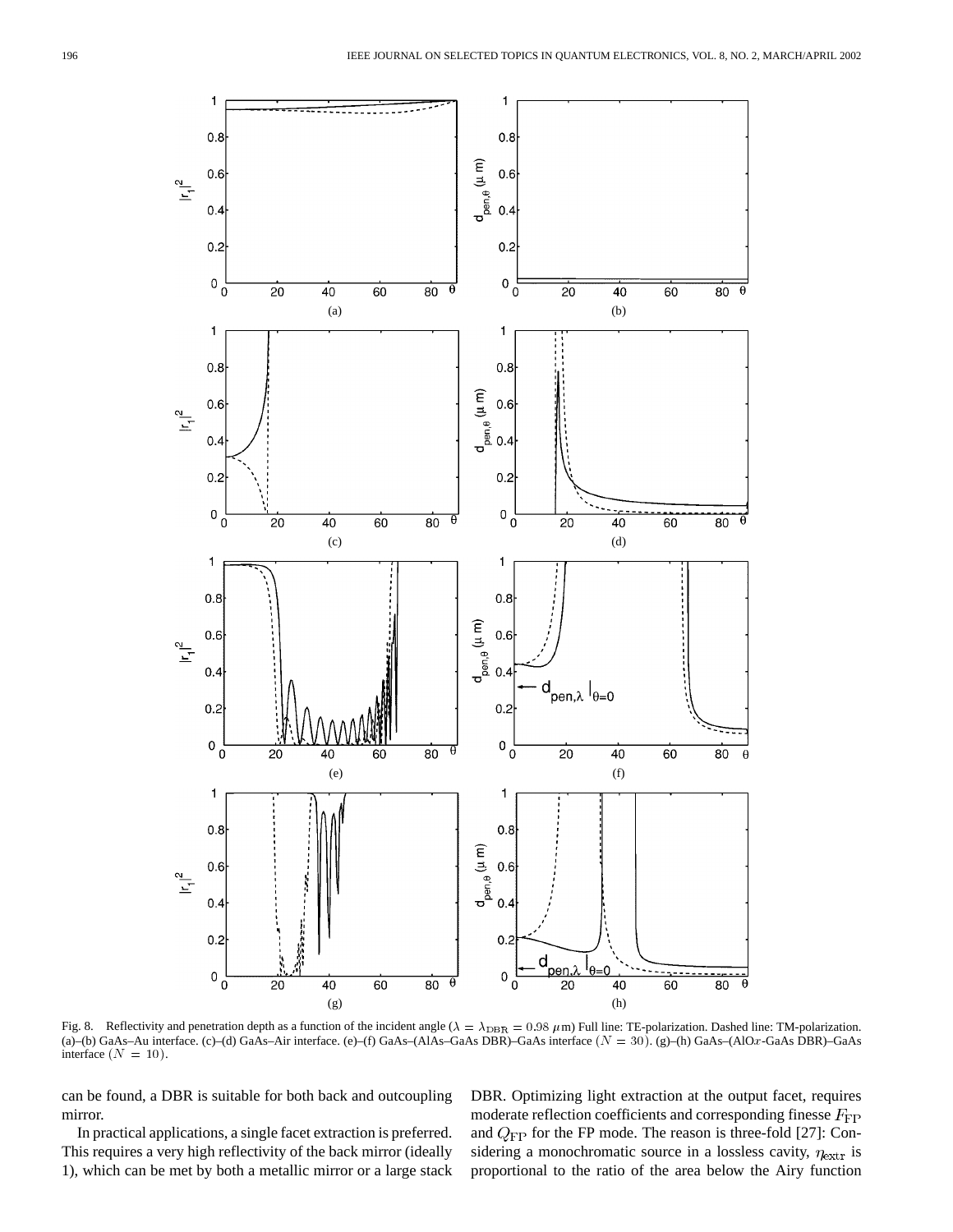

Fig. 9. (a) Angular limits of the reflection band and of TIR band as a function of the index-contrast  $(n_H = 3.52)$ . (b) Internal angle-resolved TE intensity for  $\lambda$ -cavity with Au mirror and GaAs–AlAs and GaAs–AlO<sub>x</sub> DBR, respectively.

within the extraction cone to the total spanned surface [cf.  $(8)$ ] and (20)]. It is thus clear that the finesse of the FP mode has an optimal value, such that the peak resides well in the extraction cone, and above which value  $\eta_{\text{extr}}$  increases only marginally. With the resonant peak given by (22), an approximate criterion can be deduced

$$
\frac{1}{Q_{\text{FP}}} = \frac{\delta\phi}{\phi} = \delta\cos\theta < \frac{(1 - \cos\theta_c)}{3} \\
= \frac{1}{6} \frac{n_{\text{ext}}^2}{n_s^2} \equiv \frac{1}{Q_{\text{FP}}^{\text{crit}}}
$$
\n(26)

or  $|r_1| > r_1^{\text{crit}}$ , with  $r_1^{\text{crit}}$  the reflection coefficient that gives rise to a Q factor  $Q_{\text{FP}}^{\text{crit}}$  as defined in (26).

Secondly, practical cavities have absorption losses. A moderate  $|r_1|$  prevents a large number of round trips in the cavity, minimizing the absorption losses. If such losses are low enough, the FP resonance will not be affected, and criterion (26) will apply. In case of large losses, the width of the FP resonance remains large for increasing  $|r_1|$ , and maximum efficiency is reached when the "exit losses" or extraction equal the absorption losses, corresponding with some value  $r_1^{\text{loss}}$ . The criterion becomes:  $|r_1| = \min(r_1^{\text{crit}}, r_1^{\text{loss}})$ .

Finally, due to the nonzero natural linewidth of the dipole source  $\delta\lambda$  (the emitting material intrinsic spectrum), improving extraction efficiency at some wavelengths occurs at the expense of other wavelengths, which can cause a decrease of the spectrally integrated efficiency. If  $Q_{\text{intr}} = \lambda/\delta\lambda = 1/\delta\cos\theta$  is lower than  $3/(1 - \cos \theta_c) = Q_{\text{FP}}^{\text{crit}}$  (see (26)), it is of no use to enlarge the finesse of the cavity, that is  $|r_1| > r_1^{\text{mtr}}$ , with  $r_1^{\text{intr}}$  corresponding with  $Q_{\text{intr}}$ . In semiconductors, the relative intrinsic spectral width tends roughly to scale with the wavelength due to thermal motion of carriers

$$
Q_{\text{intr}} = \frac{\delta \lambda}{\lambda} \sim \lambda \sim kT/h\nu. \tag{27}
$$

Hence short wavelength RCLEDs [e.g., InGaP red RCLED (see Section V)] do not suffer from the linewidth penalty. In GaAs-based RCLEDs  $\delta\lambda/\lambda$  is of the same order as  $1/2n^2$ . In long wavelength RCLEDs, the broadening  $\delta \lambda / \lambda$  is larger than  $1/2n^2$ , which explains why it is very difficult to make 1.3- or 1.55- $\mu$ m RCLEDs with high efficiency.

The rule of thumb for the optimal reflection of the outcoupling mirror can be summarized as

$$
|r_1| = \min\left(r_1^{\text{crit}}, r_1^{\text{loss}}, r_1^{\text{intr}}\right). \tag{28}
$$

From Fig. 8, (21) and (28), it is clear that a DBR with a high refractive index contrast is a suitable outcoupling mirror. On the other hand, the angular response of a DBR (Fig. 8) gives evidence of a high reflectivity around  $\theta = 0^{\circ}$  [45]

$$
\Delta \cos \theta = \frac{\Delta \lambda}{\lambda_{\text{DBR}}} \approx \frac{2}{\pi} \frac{\Delta n}{n_s} \tag{29}
$$

but vanishes for larger  $\theta$ . Reflection rises again when TIR inside the DBR is met. The part with low reflectivity gives rise to a continuum of optical modes, called the DBR-leaky modes. This is comparable with emission in bulk. These modes and the guided modes in the TIR regime are lost. The limits of the stop band and of TIR are drawn in Fig. 9(a) as a function of the low refractive index  $n_L$  in a DBR stack when  $n_H = 3.52$ . A high index-contrast material suppresses the leaky modes in favor of the extraction but most of all in favor of the guided mode [46]. The angle-resolved internal intensity of a metal/DBR cavity is depicted in Fig. 9(b) for the respective index-contrasts marked in (a).

In a microcavity bound by DBR-mirror(s), the Purcell-factor for horizontal dipole is generally close to unity (between 0.8 and 1.2 typically) except if the cavity thickness goes to 0 or  $m_c \rightarrow 0$ . The reason for this is two-fold. First of all, the DBR is leaky over a wide angular range which means that in this range the situation is little different from homogeneous material. Secondly, the penetration depth of the DBR leads to an enlarged effective cavity thickness, even with zero cavity thickness. This enlarges  $m_{C}$ <sub>eff</sub>.

## *D. Temperature Influence and Saturation*

Injection of carriers in the active region can be performed by optical pumping or current injection. For practical use, electrically pumped devices are far more preferred. This does not only call for an electrically optimized design next to an optically optimized design, generally requiring a compromise, but can lead to detrimental temperature effects. First, the higher the current density, the broader the intrinsic emission spectrum. This results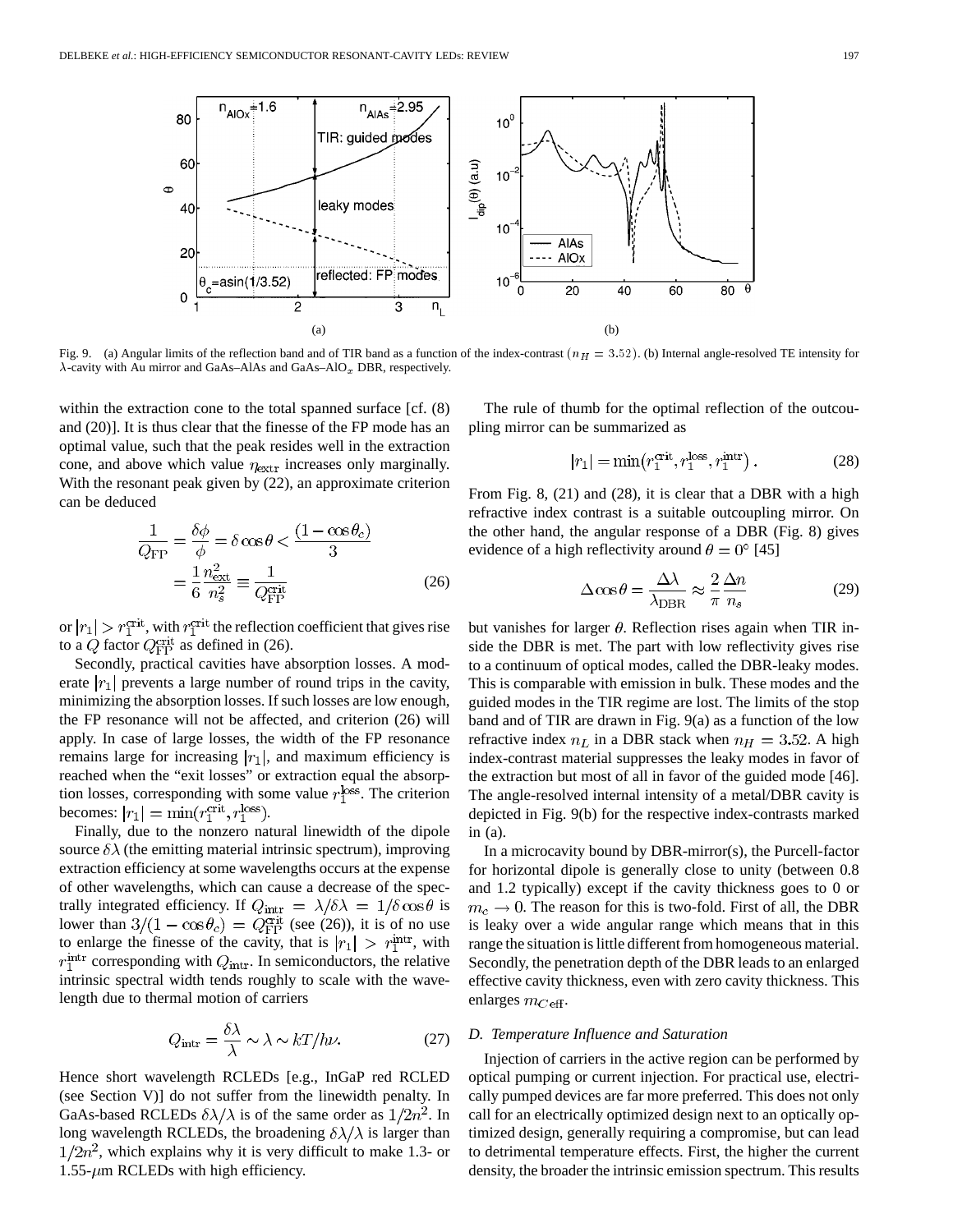in a decreased overlap between the cavity resonance and the intrinsic spectrum, and a decreased extraction efficiency. Secondly, as the current increases, the electrical dissipation in and around the active layer, caused by the nonradiative recombination and ohmic heating by the series resistance, results in a temperature increase of the active region. The temperature increase has two consequences. First, the internal quantum efficiency decreases (with  $T_0$  a characteristic temperature) [30]:

$$
\eta_{\rm int}(T) \approx \eta_{\rm int,0} \exp\left(-\frac{T}{T_0}\right). \tag{30}
$$

Second, the cavity resonance wavelength (mainly due to the temperature dependency of the refractive index, and little due to the thermal expansion of the material) and the intrinsic emission wavelength (due to the decreasing gap energy of semiconductors with increasing temperature) will shift at different rates toward longer wavelengths. The shift of the cavity resonance is much smaller than the shift of the peak wavelength emitted from the active semiconductor material. This results in a temperature dependent overlap between the intrinsic emission spectrum and the cavity enhancement, and a decreasing extraction efficiency when increasing current [47].

The decrease of efficiency as a function of the current level results in a saturation of the optical power. The decrease in efficiency at low currents is related to the increasing full-width at half-maximum (FWHM) of the intrinsic spontaneous emission profile. At higher current levels the thermal effects become more important, and the efficiency decreases faster. At a certain current level, the optical power does not increase anymore. This maximum power is proportional to the RCLED area. Typical values are in the order of several  $\mu$ W/ $\mu$ m<sup>2</sup>, but do strongly depend on the thermal resistance of the ambient media.

If the current density of the device is known in advance, proactive design can partially intercept the temperature effect on efficiency at the working point. A detuning has to be chosen such that the overlap between intrinsic emission spectrum and the cavity enhancement increases as function of increasing temperature and is maximal at the operating temperature. The increase should at least compensate the decrease of the internal efficiency. This implies a decreased efficiency at low temperature compared to a cavity designed for maximum efficiency at the same temperature. The performance at the working point is best expressed as a differential efficiency (see Section IV).

#### *E. Large Diameter RCLEDs and Photon-Recycling*

The photons emitted in the guided wave can not escape the cavity and are—at first sight—lost. However, they can be reabsorbed in the active layer, and be re-emitted. This recycling effect increases the internal efficiency  $\eta_{int}$ , and thus, the overall external efficiency  $\eta_{\text{ext}}$  of the device, as an electron will have a higher probability to produce a photon that escapes from the cavity. This is expressed by an "apparent internal quantum efficiency"  $\eta_{\text{int}}^{\star}$ 

$$
\eta_{\text{int}}^{\star} = \eta_{\text{int}} \frac{1}{1 - g\eta_{\text{int}}}.\tag{31}
$$

The reabsorption factor  $g$  is defined as the ratio of the number of recycled photons to the total number of internally generated



Fig. 10. Efficiency increase due to recycling as a function of top spacer thickness  $d_1$  and number of GaAs–AlAs DBR pairs of GaAs  $\lambda$ -cavity emitting at 980 nm.

photons. This ratio depends on two factors: the number of photons emitted into the guided mode and the number of guided photons that is reabsorbed in the active layer before they escape the cavity laterally or are absorbed in the rest of the cavity. The first depends on the layer structure (i.e., the cavity tuning). The second factor depends on the characteristic absorption length of the layer structure and the device diameter. The characteristic absorption length of a cavity is a function of the absorption coefficient of the active layer (which depends on the carrier density in the active layer) and the overlap between the internal field profile and the active layer. The guided mode is not necessarily concentrated around the active layer: the field profile can be concentrated in the DBR, resulting in a rather small overlap factor. A typical value of the absorption length is 50  $\mu$ m. Consequently, the recycling effect is present in large diameter devices and negligible (or even absent) in small diameter devices. Fig. 10 shows the calculated increase of  $\eta_{\text{int}}$  in case of full lateral reabsorption (i.e., device diameter much larger than reabsorption length) and assuming an internal quantum efficiency  $\eta_{int} = 90\%$ . The recycling increases as function of the number of DBR pairs, as this results in a more concentrated field profile around the active layer, and thus, an increased overlap. The influence of a variation of the thickness of the top spacer  $d_1$  of the cavity is less pronounced. In large devices, the recycling effect results in a 1.4 times enhancement of the overall efficiency.

#### *F. Modulation Bandwidth of RCLEDs*

Besides efficiency, the modulation bandwidth is of uttermost importance in communication applications [15], [47]. The response of an LED can be described by rate equations

$$
\frac{dn}{dt} = \frac{I(t)}{qV_{\text{act}}} - \frac{n}{\tau_{\text{mrad}}} - Bn^2 \tag{32}
$$

$$
P = \hbar \omega \eta_{\text{extr}} B n^2 V_{\text{act}} \tag{33}
$$

with  $I(t)$  the injected current,  $V_{\text{act}}$  the volume of the active region,  $\tau_{\text{mrad}}$  the nonradiative lifetime and n the carrier concentration.  $B$  is the bimolecular recombination coefficient, describing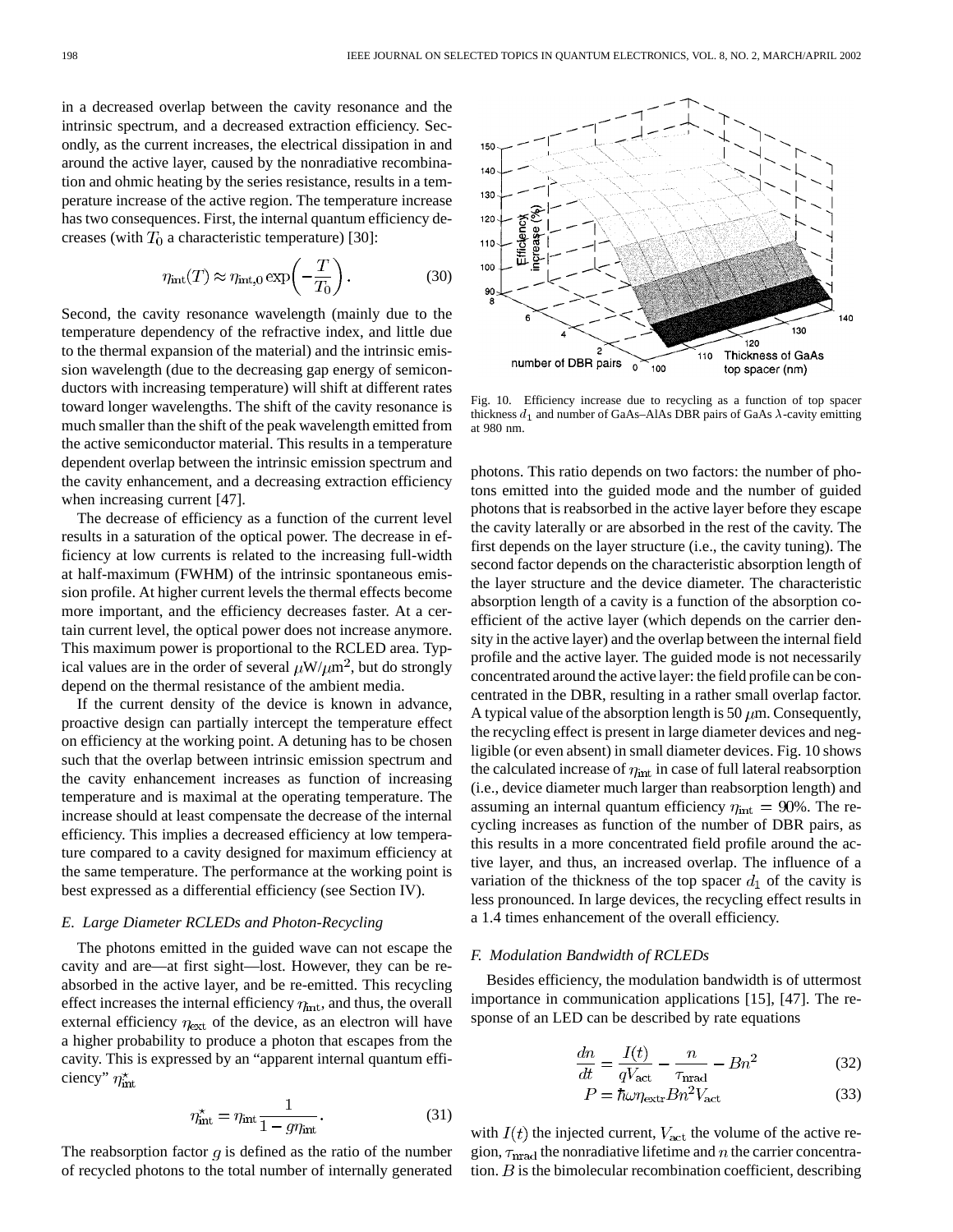the radiative recombination speed. For simplicity, the Auger recombination, dominant at very high carrier concentrations is neglected (only in long wavelength devices, Auger recombination can be an important effect, and should not be neglected) [48].

The radiative recombination speed is found after averaging the recombination lifetime of an electron-hole pair in the semiconductor over all available energy levels of the electrons and holes in the active region. Therefore, it includes the Purcell effect. This implies that the microcavity effect which alters the optical mode density and thus the Purcell factor, will influence the dynamics of the RCLED. However, as mentioned in Section II.B, the spontaneous emission rate enhancement depends on the emission wavelength, the cavity parameters and the dipole orientation. The change in lifetime is limited for practical cavities with an AlAs–GaAs DBR [38]. Several experiments have been reported [7], [49]. The largest decrease in recombination lifetime is obtained with a high- $Q$  cavity (corresponding to a small cavity bandwidth), optically pumped RCLEDs and an overtuned cavity. The measured decay time was 10% shorter compared to standard LEDs.

Besides the effect of the cavity on the bimolecular recombination coefficient, the speed behavior of RCLEDs is similar to standard LEDs. Although the radiative recombination lifetime is slow, compared to stimulated emission, special enhancements can be used to speed up the devices. Examples are the use of a background doping, the use of peaking current driver circuits or voltage drivers, and the use of smaller active regions (such as QWs). Photon recycling (see Section III.E), based on absorption and re-emission of emitted photons affects the bandwidth of the (RC)LED. It increases the LED's response time to an electrical input signal. Photon recycling can be beneficial for high-efficiency applications but undesirable for high-speed communication devices.

## IV. GUIDELINES FOR COMPARISON OF HIGH EFFICIENCY LEDS

There are many ways to compare the performance of high-efficiency LEDs and the preferred technique depends strongly on the application. In spite of the importance of the external efficiency  $\eta_{\text{ext}}$ , it has to be emphasized that an objective comparison of the different techniques to enhance  $\eta_{\text{ext}}$  can only be obtained when a complete analysis is done. This includes in the first place a clear indication of the definition of the indicated efficiencies and saturation values and a comparative analysis of some basic aspects. A checklist is given hereafter.

The external performance of an LED can be expressed in different ways, making comparison of devices to be done with care. The commonly used definitions to express the efficiency and saturation values are presented in Table II.

The external quantum efficiency  $\eta_{\text{ext}}$  is the most commonly used definition expressing the number of photons per injected electron. Either the overall  $\eta_{\rm ext}$  can be given, or the  $\eta_{\rm ext}$  to a limited numerical aperture (NA). The corresponding relevant absolute value is the maximum photon flux  $S_{\rm phot}^{\rm sat}$ . These definitions allow to compare LEDs with a different emission wavelength.

The wall plug efficiency  $\eta_{\text{wp}}$  is an alternative for  $\eta_{\text{ext}}$ . It takes into account the series resistance of the diode, as it is defined as the ratio of the emitted optical power to supplied electrical

|  | TABLE II                                        |  |  |
|--|-------------------------------------------------|--|--|
|  | COMMONLY USED DEFINITIONS TO EXPRESS EFFICIENCY |  |  |
|  | AND SATURATION VALUES                           |  |  |

| Efficiency                                                            | Saturation value                                                                 |  |  |  |
|-----------------------------------------------------------------------|----------------------------------------------------------------------------------|--|--|--|
| $\eta_{ext} = \frac{P_{opt}/\hbar\omega}{I/a}$                        | $S_{phot}^{sat} = \frac{P_{opt}^{max}}{\hbar \omega}$                            |  |  |  |
| $\lbrack \% \rbrack$                                                  | $\lceil s^{-1} \rceil$                                                           |  |  |  |
| $\eta_{wp} = \frac{P_{opt}}{IV}$                                      | $P^{sat} = P_{opt}^{max}$                                                        |  |  |  |
| [%]                                                                   | W                                                                                |  |  |  |
| $\eta_{phot} = 683 V_{CIE}(\lambda) \eta_{wp}$                        | $L^{sat}=683\,V_{CIE}(\lambda)\,P^{sat}$                                         |  |  |  |
| [lm/W]                                                                | [lm]                                                                             |  |  |  |
| $\eta_{dens} = \frac{1/A_{extr}}{1/A_{oct}}$                          | $M^{sat} = \frac{P_{opt}^{max}}{A_{\text{on} \star \star}}$                      |  |  |  |
| $ \% $                                                                | $\lceil W/m^2 \rceil$                                                            |  |  |  |
| $\eta_{rdn} = \frac{dP_{opt}/d\Omega A_{extr}}{IV}$<br>$[W/W.m^2.sr]$ | $R^{sat} = \frac{dP_{opt}^{max}}{d\Omega A_{extr}}$<br>$\left[W/m^2.sr\right]$   |  |  |  |
| $\eta_{lum}=683\,V_{CIE}(\lambda)\,\eta_{rdn}$                        | $B^{sat} = 683\, V_{CIE}(\lambda) \, \frac{dP_{opt}^{max}}{d\Omega \, A_{extr}}$ |  |  |  |
| $ cd/W.m^2 $                                                          | $\lceil cd/m^2 \rceil$                                                           |  |  |  |

power  $IV$ , with  $V$  the bias voltage (V). Again, an NA can be specified. The maximal output power  $P<sup>sat</sup>$  indicates the saturated power or radiant flux.

The photometric efficiency  $\eta_{\text{phot}}$  weighs the wall plug efficiency with the relative luminosity  $V_{\text{CIE}}$  (lm/W), defined by the Commission Internationale de l'Eclairage (CIE).  $V_{\text{CIE}}$  is proportional to the effectiveness in stimulating the human visual sense.  $\eta_{\text{phot}}$  is, thus, only defined for LEDs emitting visible light. The maximal luminous flux  $L^{\text{sat}}$  scales the radiant flux with the relative luminosity.

The density efficiency  $\eta_{\text{dens}}$  is a measure for the efficient active use of the available surface. It is defined as the ratio of the inverse of the extraction surface  $A<sub>extr</sub>$  to the inverse of the surface of the active layer  $A_{\text{act}}$ . In a RCLED  $A_{\text{act}} \approx A_{\text{extr}}$  and thus very high. This parameter is important for scaling of high brightness devices.  $M<sup>sat</sup>$  expresses the maximal total near-field power density or radiant emittance.

The radiant efficiency  $\eta_{\text{rdn}}$  defines the conversion efficiency of the electrical power to the peak radiance.  $R^{\text{sat}}$  is the saturation radiance. The radiance is a quantity that—at best—is conserved in an imaging system: the radiance of the image cannot be higher than that of the object. Therefore, high radiance is important in any application where light needs to be focused to a small spot or where light needs to be coupled into a fiber with finite core size and numerical aperture. While the radiance of a RCLED is still orders of magnitude lower than that of a laser (for a given power), it is easily orders of magnitude larger than that of an LED chip with light extraction from all chip sides or with small density efficiency.

The luminous efficiency  $\eta_{\text{lum}}$  weighs the radiant efficiency with the relative luminosity  $V_{\text{CIE}}$ . Brightness is defined as the optical luminous power per unit solid angle  $(\Omega)$  per unit surface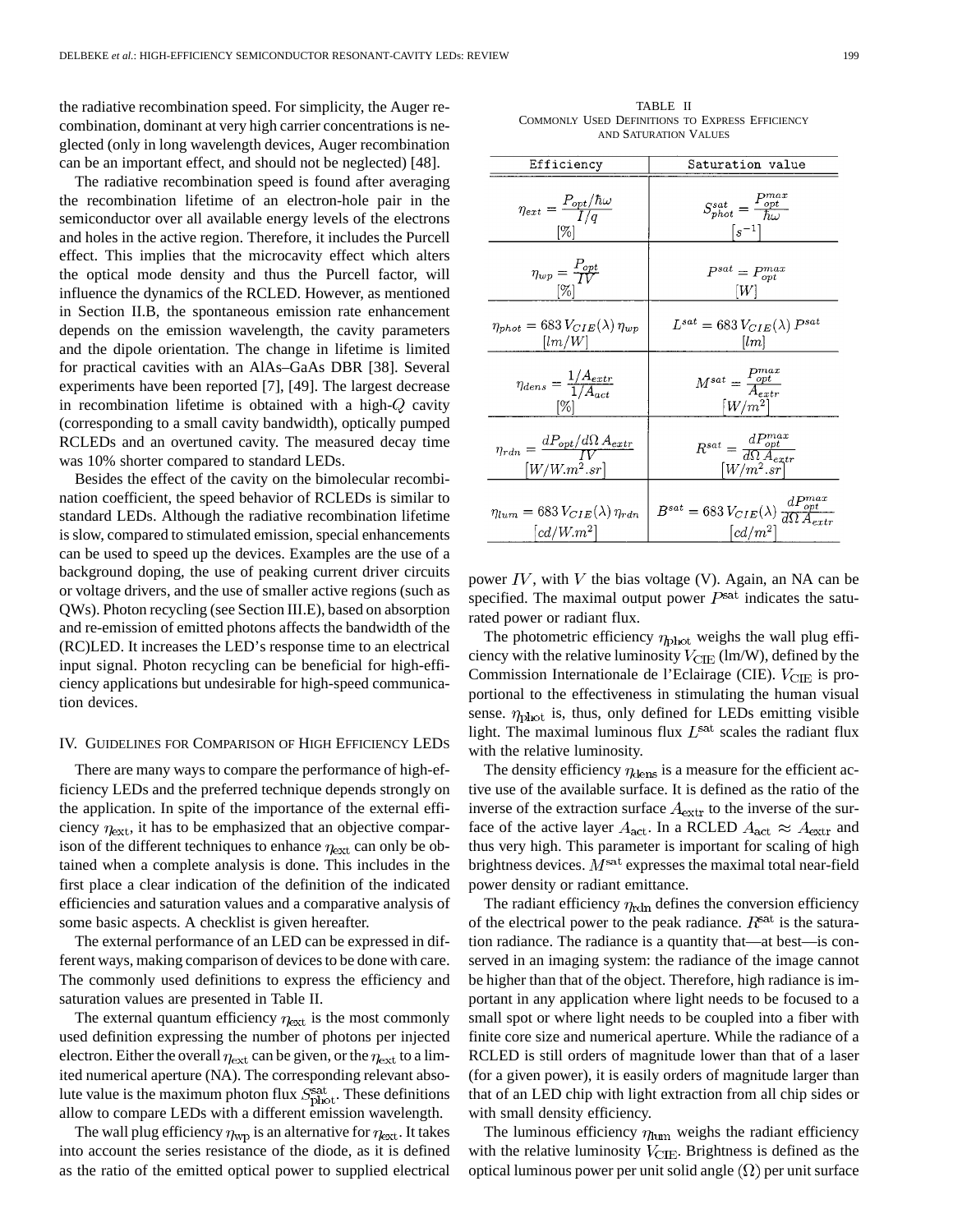| λ            | high index mat.                           | low index mat.                       | $\mathbf n$ |
|--------------|-------------------------------------------|--------------------------------------|-------------|
| $0.65 \mu m$ | $\mathrm{Al_{0.5}Ga_{0.5}As}$             | $\mathrm{Al}_{0.95}$ Ga $_{0.05}$ As |             |
|              | $n=3.47$                                  | $n=3.14$                             | 0.33        |
| $0.85 \mu m$ | $\mathrm{Al}_{0.15}$ Ga $_{0.85}$ As      | AlAs                                 |             |
|              | $n = 3.5$                                 | $n=2.98$                             | 0.52        |
| $0.98 \mu m$ | GaAs                                      | AlAs                                 |             |
|              | $n=3.52$                                  | $n=2.95$                             | 0.57        |
| $0.98 \mu m$ | CaAs                                      | A10x                                 |             |
|              | $n=3.52$                                  | $n=1.6$                              | 1.92        |
| $1.3 \mu m$  | InGa <sub>0.23</sub> As <sub>0.50</sub> P | InP                                  |             |
|              | n=3.42                                    | $n=3.21$                             | 0.21        |
| $1.55 \mu m$ | $InGa0.38 As0.82P$                        | InP                                  |             |
|              | $n=3.47$                                  | $n=3.17$                             | 0.3         |

TABLE III REFRACTIVE INDEX CONTRAST IN COMMONLY USED MATERIAL SYSTEMS

 $(A)$ .  $\eta_{\text{turn}}$  and  $B^{\text{sat}}$  are only defined for LEDs emitting visible light, due to the relative luminosity in their definition. Unlike the efficiency, the power and brightness of an LED can be augmented when the pumping level is increased. The commercial labeling "high brightness" LEDs is strongly linked with "high efficiency" as the saturation level of a device at high pumping levels can only be increased when efficiency is increased.

A distinction has to be made between an efficiency and a differential efficiency. The differential efficiency defined as a power increase due to an infinitesimal rise of the current, will typically be higher than the absolute efficiency. The reason can be excessive nonradiative recombination, parallel current paths, saturation effects, ...

- Is the device optically or electrically pumped? Electrically pumped devices demand electrical contacts, complex doping profile, etc. This tends to go together with geometrical issues that are not always favorable for  $\eta_{\text{ext}}$ .
- What is the emission wavelength? The intrinsic linewidth penalty, (27), scales with the wavelength. Moreover, the wavelength more or less defines the used material system. Table III summarizes commonly used material systems for different wavelength ranges. The refractive index contrast that can be realized varies strongly from wavelength range to wavelength range. As mentioned in Section III, the refractive index contrast is an important figure to determine the penetration depth of the DBR, and thus, the extraction efficiency.
- $\eta_{\text{extr}}$  scales roughly spoken with  $(1 \cos(\theta_c)) \approx 1/2n_s^2$ . This has to be kept in mind when comparing the performance of RCLEDs with different refractive index  $n_s$  e.g., polymer RCLEDs and semiconductor RCLEDs.
- Is the device encapsulated by an epoxy dome? Embedding the semiconductor device in a transparent plastic with a dome shape, enlarges the extraction cone in the semiconductor, and hence, its  $\eta_{\text{extr}}$ . The waves impinge more or less normally on the surface of the large dome and are extracted.
- Is the device emitting through a single surface or do several surfaces contribute to the extraction? Some applications, e.g., fiber coupling and array devices do demand a single surface emitting diode. Is the diameter specified?



Fig. 11. Simulation of  $\eta_{\text{extr}}$  of a 980-nm RCLED as a function of top spacer thickness  $d_1$  and number of DBR pairs.

- The simplicity of fabrication: How easy can the production process be adopted for mass production?
- Dependent on the application, advanced characteristics—directivity, speed—can play an important role in the suitability of the device.

# V. STATE OF THE ART

An overview of high-efficiency RCLEDs presented in literature is given. The overview is limited to electrically injected devices without epoxy encapsulation, unless explicitly mentioned.

# *A. 980 nm*

Unlike the 650 and 850–880 nm RCLEDs (cf. below), there is up until now, no killer application for 980-nm infrared devices. Moreover, there is a strong competition of 980-nm VCSELs. Nevertheless, thorough investigation on these devices has been carried out and is still going on. The GaAs–Al(Ga)As material system is used with InGaAs high-quality strained QWs for active material. Contrary to 650/850–880 nm, GaAs is transparent for 980-nm light. This makes devices emitting at 980 nm preferable for proof of principle experiments. Highly efficient bottomemitting devices, grown by MOCVD are reported in [17]. With a Au–(GaAs–AlAs)-DBR asymmetric  $\lambda$ -cavity, the metal layer both serving as electrical contact and as mirror, and three In-GaAs-strained QWs, the overall external efficiency of  $80-\mu m$ devices is up to 17%. When the diameter is larger, photon-recycling is more significant. An overall external efficiency up to 23% is obtained for large diameter  $(\pm 1 \text{ mm})$  RCLEDs, or a 1.4 enhancement. The sensitivity of the  $\eta_{\text{extr}}$  to the cavity tuning and the influence of the reflectivity of the bottom DBR, expressed in number DBR pairs, is shown in Fig. 11. A deviation of the cavity thickness in the order of  $\lambda_s/10$  from the optimal value can result in a reduction of the efficiency by a factor three. The performance of the RCLED is in direct relation with the precision of the growth of the cavity thickness. This also accounts for devices in other wavelength ranges.

The measured eye diagram of a voltage-driven 980-nm RCLED (diameter is  $30 \mu m$ ) is shown in Fig. 12. Subnanosecond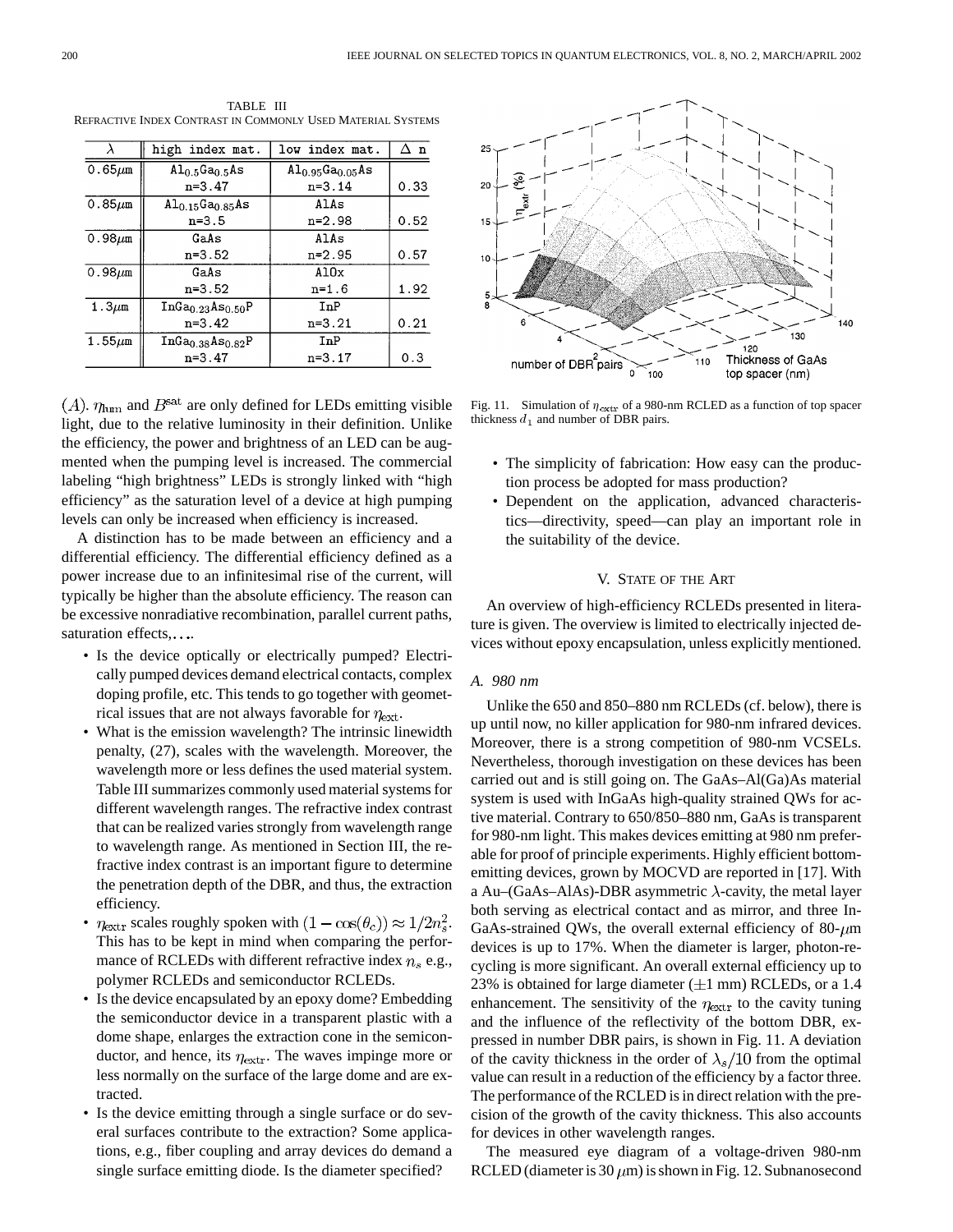

Fig. 12. Measured eye diagram of voltage-driven 980-nm RCLED at 1 Gb/s (diameter  $= 30 \mu m$ ).

rise and fall times of the optical signals and communication with open eye diagrams at over 1 Gb/s have been achieved [50]. The structure and doping profile are the same as the above-mentioned high-efficiency devices, but due to the smaller diameter, the overall external efficiency drops to 11%.

Leaky DBR modes, metal mirror absorption and a trapped guided mode are the main loss channels. According to Section III, a higher index-contrast DBR could result in higher efficiencies due to the suppressed leaky modes and decreased penetration depth  $(d_{pen,\theta})$ . It can be achieved by laterally oxidizing the Al(Ga)As layers to obtain a high index-contrast  $AIO_x-GaAs$ DBR mirror  $(n_{\text{AlO}_x} \approx 1.6)$ . There are some drawbacks however. This electrically isolating material necessitates advanced techniques like intracavity contacts. Moreover, the use of a high contrast DBR is less appreciated in combination with a metallic top mirror: for a high contrast DBR, the reflectivity of even a single pair is comparable with the gold mirror, resulting in detrimental metal absorption losses [cf. (28)]. The benefits of the use of a high index-contrast  $AIO<sub>x</sub>$ -GaAs DBR are, thus limited to top-emitting devices not using a metallic mirror. A top-emitting device, aperture diameter 11  $\mu$ m, with a lower 6.5 AlO<sub>x</sub>-GaAs DBRs and a one–two period upper SiO<sub>2</sub>-ZnSe DBR on the  $\lambda$ -cavity, and a tunnel contact junction to confine the laterally injected current under the DBR shows external differential quantum efficiencies as high as 27% [19]. A laterally injected top emitting  $\lambda$ -cavity with a single 3.5 pair AlOx–GaAs bottom DBR, diameter 350  $\mu$ m, shows  $\eta_{ext}$  as high as 27%, encapsulated 28% [46].

# *B. 650 nm*

650-nm emitting devices are commercially important for plastic optical fiber (POF) based communication. Due to their visible wavelength, they can also serve a broad range of noncommunication applications for which a high efficiency is important. Like in standard LEDs, the GaAsP material system is increasingly substituted by the high-quality AlGaInP. Due to the absorbing substrate (GaAs or Ge), the device is preferably top

emitting with a cavity sandwiched in between two DBR mirrors and anappropriate current injection design. Devices in the 600-to 650-nm range are described by several research groups, showing  $\eta_{\rm ext}$  ranging from some percents to 7% [51]–[54]. A highly efficient top-emitting RCLED grown by MOCVD operating at 650 nm and having a low forward voltage is reported in [55]. A 300  $\mu$ m  $\times$  300  $\mu$ m encapsulated device shows a  $\eta_{\rm WD} \approx 10.2\%$ . The device, a  $\lambda$ -cavity with GaInP active layer enclosed by 2  $\text{Al}_x\text{Ga}_{1-x}$ As DBRs, is ready for large scale production.

## *C. 850–880 nm*

Apart from (Fast)-Ethernet LAN data links, the target applications of 850–880 nm devices are remote control and infrared communication as regulated by Infrared Data Association (IrDA) (mainly because of the availability of low-cost Si-based detectors). The demands for these applications are different from telecom applications. While brightness and bandwidth are less important, absolute power, overall efficiency, and low cost are of paramount importance. The obvious material system for this wavelength range is GaAs, as its bandgap corresponds with this wavelength range. On the other hand, this implies that the use of GaAs in the substrate, as part of the DBR, etc. will absorb this light, and thus, its use has to be minimized. An 850-nm top-emitting device, consisting of a  $\lambda$ -cavity sandwiched between two DBRs grown by MOCVD, shows an overall efficiency  $\eta_{\text{ext}}$  of 14.6% [56]. The top mirror is a 1.5 pair  $Al<sub>0.15</sub>Ga<sub>0.85</sub>As–AlAs DBR, the bottom mirror a 20 pairs$ DBR. The decreased refractive index-contrast compared with a GaAs–AlAs DBR results in the need of a thicker DBR-stack. Current injection was optimized with a selectively oxidized current window with a diameter of 180  $\mu$ m.

A 880-nm monolithic top-emitting device with  $\lambda$ -cavity, a 20 pairs n-doped  $\text{Al}_{0,2}\text{Ga}_{0,8}\text{As}-\text{Al}_{0,9}\text{Ga}_{0,1}\text{As}$  bottom DBR and a five–seven pairs top DBR, all grown by solid-source MBE is reported in [57]. With an emission window of 80  $\mu$ m and an epoxy cap,  $\eta_{\text{ext}}$  is 16%.

#### *D. 1300–1550 nm*

The principal material system for the pre-eminently telecomwavelength devices is InP. In addition to the broader intrinsic spectrum of long wavelength devices [see (27)], the restrictions of the appropriate material systems (cf. long wavelength VC-SELs), limits the maximal efficiency of long wavelength devices. The problem lies in the low refractive index-contrast that can be realized with InP lattice-matched alloys to form the DBR, resulting in large penetration depths. Highly efficient 1300-nm large diameter devices (2 mm) with a peak quantum efficiency of 9% are reported in [58] using a monolithic cavity grown by MOCVD. The electrically pumped device is bottom emitting, using an asymmetric Au/DBR InP  $\lambda$ -cavity with three 4.5-nm InGa $_{0.12}$ As $_{0.56}$ P strained QWs. The low refractive index contrast of the 5.5 pair  $InGa<sub>0.23</sub>As<sub>0.50</sub>P–InP DBR is the main draw$ back.

Research toward high quality epitaxial DBR mirrors is driven by VCSEL research. Contrary to RCLEDs, the need for high index-contrast mirrors in VCSEL's arises from the sole need for highly reflective mirrors, whatever their penetration length, say  $R > 99\%$ . A low  $\Delta n$  requires a large number of DBR mirror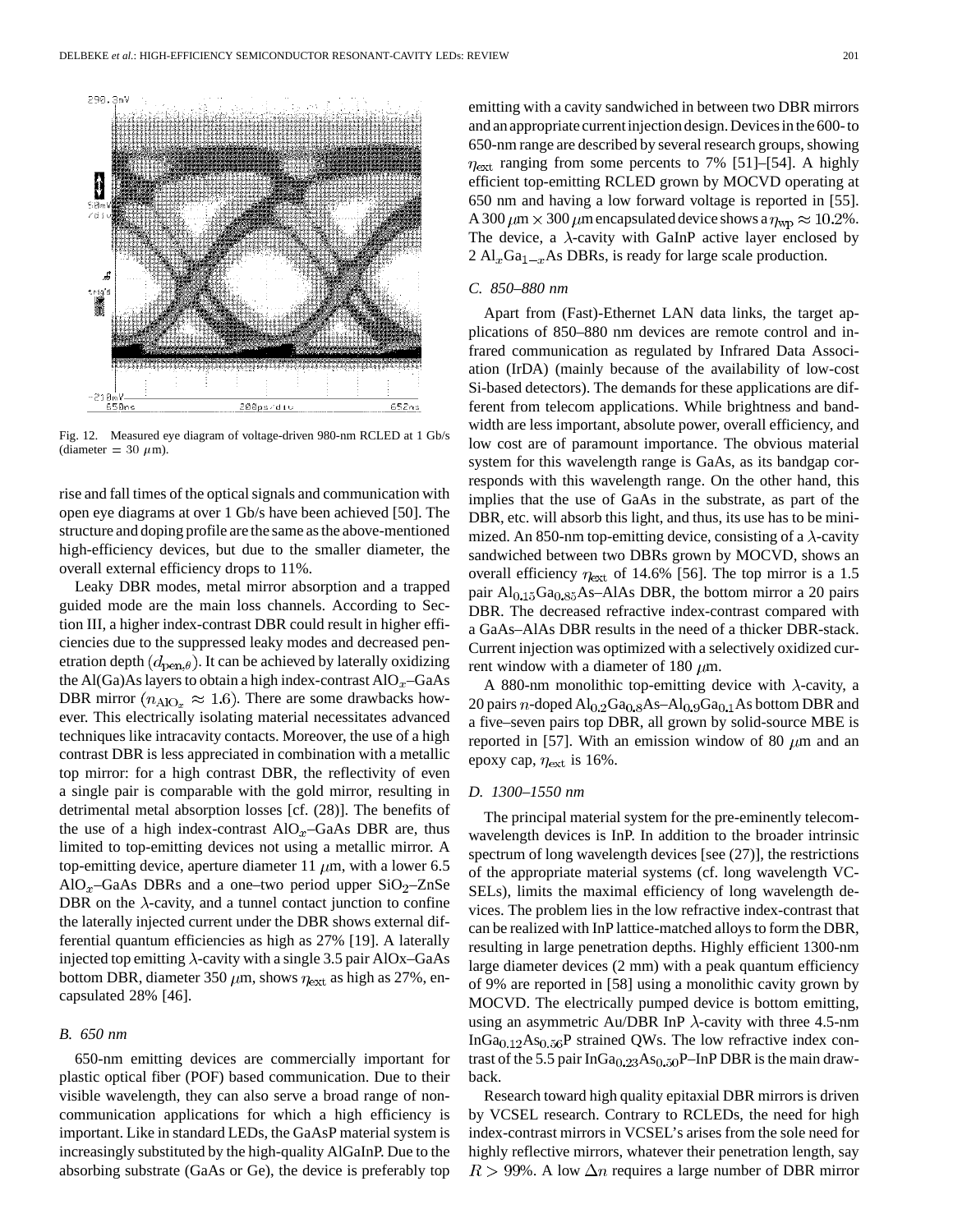

Fig. 13. RC2LED. (a) TE reflectance for DBR and RCR, as seen from the GaAs cavity (Full line: RCR. Dashed line: DBR). (b) Phase of TE reflection for DBR and RCR, as seen from the GaAs cavity (Full line: RCR. Dashed line: DBR). (c) Simulated extraction efficiency into  $NA = 0.5$  (Full line: RCR. Dashed line: DBR). (d) RC2LED.

pairs in order the achieve the high reflectivity, translated into several growth-related problems. Other InP-lattice matched alloys are reported in VCSEL literature for fabrication of high refractive index-contrast DBR mirrors: especially aluminum and antimonide containing compound semiconductors are promising candidates [59].

On the other hand, VCSEL research has an increasing interest in the development of GaAs-based devices for long wavelength applications, i.e., active material compatible with GaAs. Next to the possibility of high index-contrast GaAs–AlAs Bragg mirror, this system is more temperature insensitive and cheaper. A path not yet entered by RCLEDs, is the use of GaInNAs as active material [60] to emit at 1300 nm. The use of quantum dots (QD) has been investigated in several research groups. With self-assembled InAs-InGaAs QDs emitting at 1300 nm in a single mirror (Au) cavity, grown by solid-source MBE on a GaAs substrate, an external quantum efficiency of 1% at room temperature is obtained, limited by the low radiative efficiency of 13% of the QDs.

An MOCVD InP-based RCLED of diameter 80  $\mu$ m emitting at 1550 nm with a 6.8% external quantum efficiency is cited in [62]. The device is bottom emitting, using an asymmetric Au/DBR(12 pairs  $InGa<sub>0.38</sub>As<sub>0.82</sub>P–InP)$  cavity. The active region consists of three 7.5 nm  $In_{0.84}Ga_{0.16}As_{0.74}P_{0.26}$  QWs. An electrically pumped top-emitting all epitaxial InGaAsP–InP DBR/DBR RCLED is reported in [63], optimized for high coupling efficiency to fiber, the main demand for this wavelength, instead of overall efficiency.

#### VI. ADVANCED TECHNIQUES

## *A. RC2LED*

In the RC2LED, a symmetric resonant cavity is added to the outcoupling mirror [39]. This novel mirror design, the resonant cavity reflector (RCR) yields high reflectance for off-axis incidence, combined with a moderate reflectance for normal incidence. This results in a narrower radiation pattern. Also, because the angular penetration depth is negative, extra resonances are created within the extraction cone, which boosts the extraction efficiency. These TE reflection properties of the RCR are depicted in Fig. 13(a)–(b) and compared with the corresponding DBR, sketched in (d). These factors combine to yield an extraction efficiency to a given NA which can be 50% to 100% higher than conventional RCLEDs. The extraction efficiency in a NA  $= 0.5$ , for a GaAs–AlOx RC2LED (see [39]) with Gaussian spectrum with FWHM  $=$  45 nm is shown in Fig. 13(c). This idea has not been verified experimentally yet.

## *B. Photonic Crystal Assisted RCLED*

The main drawback of planar RCLEDs is the distribution of the optical power over several optical modes, while only a fraction will be extracted. Leaky modes and guided modes are lost, except through partial photon-recycling by reabsorption (see Section III.E). When the planarity of the RCLED is abandoned, control on the inplane dimensions can be obtained. The world of photonic crystals (PCs) and resonant cavities meet in the photonic crystal assisted RCLED (PCA-RCLED). A PC is a one-, two-, or three-dimensional (1-D, 2-D, 3-D) periodic corrugated medium. Its wavelength-scale period and high refractive index contrast can strongly influence the optical mode density. Apart from the 1-D PC, in the form of a DBR mirror already present in most RCLEDs, a 2-D PC can be added in the plane of the device. Different top-emitting configurations are sketched in Fig. 14. Configuration (a) and (b) inhibit emission in the guided mode, (c) and (d) extract the guided mode using a 2-D PC.

*1) Inhibition of Guided Mode:* The periodic corrugation can provide a bandgap in the dispersion relation of the guided modes at the emission frequencies. Emission will then initially be pre-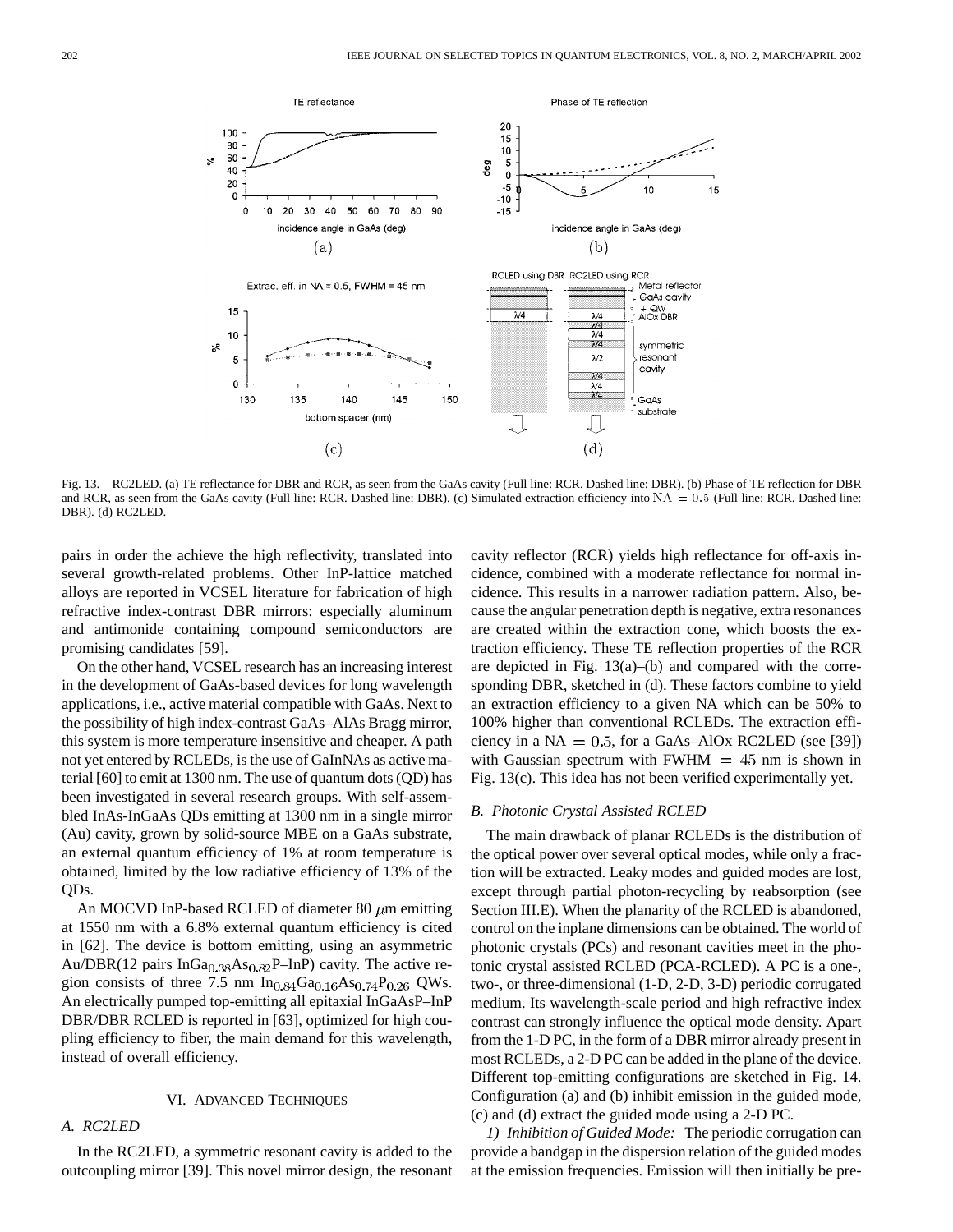

Fig. 14. Photonic Crystal Assisted RCLED. (a) 2-D PC etched through the active layer. (b) 2–D PC to inhibit lateral emission by creating an inplane cavity. (c) Shallow 2-D PC to extract guided mode, extraction of guided mode and active region coincidence. (d) 2-D PC surrounding active region to extract guided mode,extraction of guided mode and active region do not coincidence. The opposite mirror is in each case a DBR.

vented in the guided modes [64]. Eliminating the guided modes at the transition frequency, spontaneous emission can be enhanced to couple to the free space modes via the FP mode. In the first configuration, a 2-D PC is etched through the active layer of the planar RCLED [65]. Besides troublesome current injection, etching through the active layer can cause large nonradiative recombination rates due to induced surface states. An alternative configuration to somehow circumvent latter problem is sketched in (b). A bare cavity is surrounded by a 2-D PC. The high reflective 2-D PC creates an inplane cavity. To be efficient, the lateral dimensions of the microdisk have to be of the same order as the wavelength, cf. the vertical dimensions of the planar RCLED. These dimensions are in general quite smaller than the diffusion length of carriers, and thus, do not fully tackle the nonradiative recombination problem at the etched surfaces. Moreover, due to the small inplane cavity dimensions, only small saturation values can be achieved [66]. Depending on spectral width and absorption losses configuration (a) or (b) is preferred [67]. Since a bandgap can be opened in the guided mode spectrum with holes not etched through the active material, surface recombination can be completely avoided using shallow gratings.

*2) Extraction of the Guided Mode:* Far more practical than inhibition of the guided mode is its extraction. The diffractive properties of the periodic grating can redirect the laterally propagating resonant guided mode to an extractable direction in the extraction cone. Because of the high power fraction in these guided modes (see Fig. 9), the use of such gratings can result in a higher  $\eta_{\text{extr}}$ . In configuration (c), the shallow PC or grating coincidences with the active layer, but is not etched through it. The 2-D grating is designed to diffract efficiently the guided mode to the extraction cone, and thus, to the free space optical modes. Theoretical investigation of a GaAs 980-nm cavity with GaAs–AlAs bottom DBR and metallic grating, the so called grating-assisted RCLED (GA-RCLED), predicts an  $\eta_{\text{extr}}$  of over 43% [68]. First experiments confirm guided mode extraction, but  $\eta_{\text{extr}}$  is still moderate [69]. A six-fold extraction enhancement is reported for an optically pumped asymmetric cavity with a DBR and a semiconductor-air interface [70], but absolute efficiencies are not mentioned.

A variant on the latter can be found in a 2-D periodic corrugation surrounding the active region. In these devices, the FP mode is extracted in the central part of the light source where the layers are homogeneous, the guided mode leaves the semiconductor in the surrounding periodically corrugated region. The region of generation and extraction of the guided mode are separated. The diameter of the unpatterned light generation region has to be smaller than the reabsorption length of the guided mode. The PC has to be designed to scatter the guided mode efficiently to the free space modes lying above the lightline, this for all inplane directions. Theoretical investigation of a top emitting laterally current injected  $\lambda$ -cavity with AlO<sub>x</sub>-GaAs DBR is promising: a supplementary extraction of 10% is predicted as worst case scenario [71]. Optically pumped thin-film devices showed a six-fold efficiency increase compared to the unetched thin-film in an  $NA = 0.7$  [72].

Configuration (c) is technologically more tedious since the grating, and thus, its deviations, influences the cavity directly (see Fig. 11 for sensitivity of  $\eta_{\text{ext}}$  to cavity tuning variation). On the other hand, because the extraction and generation region are not separated, it is more efficient in the use of its active layer to total emitting surface than (d), resulting in a compact device with relative better  $\eta_{\text{dens}}$ .

## VII. FUTURE PROSPECTS OF RCLEDS

RCLEDs are not the only candidates that can be used as high-efficiency light source in communication and noncommunication applications. They compete with other high-efficiency LEDs and with VCSELs.

The key merit of a RCLED as compared to many other high-efficiency LED types is that it is a planar device, allowing for 1-D and 2-D arrays. In combination with its both high efficiency and high radiance or brightness, this makes the RCLED an ideal light source for multimode fiber coupling in array applications and opens the possibility of massively parallel optical data communication. Non-communication applications, e.g., sensors, printers, and scanners, do also require arrays of small diameter sources with high radiance.

Fabrication of a RCLED is similar to the fabrication of conventional planar LEDs: straightforward and at low cost. No advanced processing techniques are needed that can boost up costs.

In terms of modulation bandwidth, all LEDs are limited by the same fundamental limitation, i.e., the spontaneous emission lifetime. The modulation bandwidth of RCLEDs can be relatively high without penalty on efficiency because they generally have thin active layers and a small diameter resulting in a relatively high current density. Therefore, the carrier density in the active layer is relatively high leading to high modulation rates up to about 1 Gb/s (see Section III.F and Section V).

While RCLEDs and LEDs both rely on spontaneous emission, VCSELs are based on stimulated emission in high factor cavities. The cavity is formed by placing an active layer (QWs or QDs) between two DBRs. In contrast with the DBRs of the RCLED, both DBRs need to be highly reflecting, because the single-pass gain of these very thin active layers is rather small. This fundamentally different physical process of stimulated emission makes the VCSEL a monochromatic optical source, with a near-diffraction limited output field (single-mode VCSEL). These characteristics make the VCSEL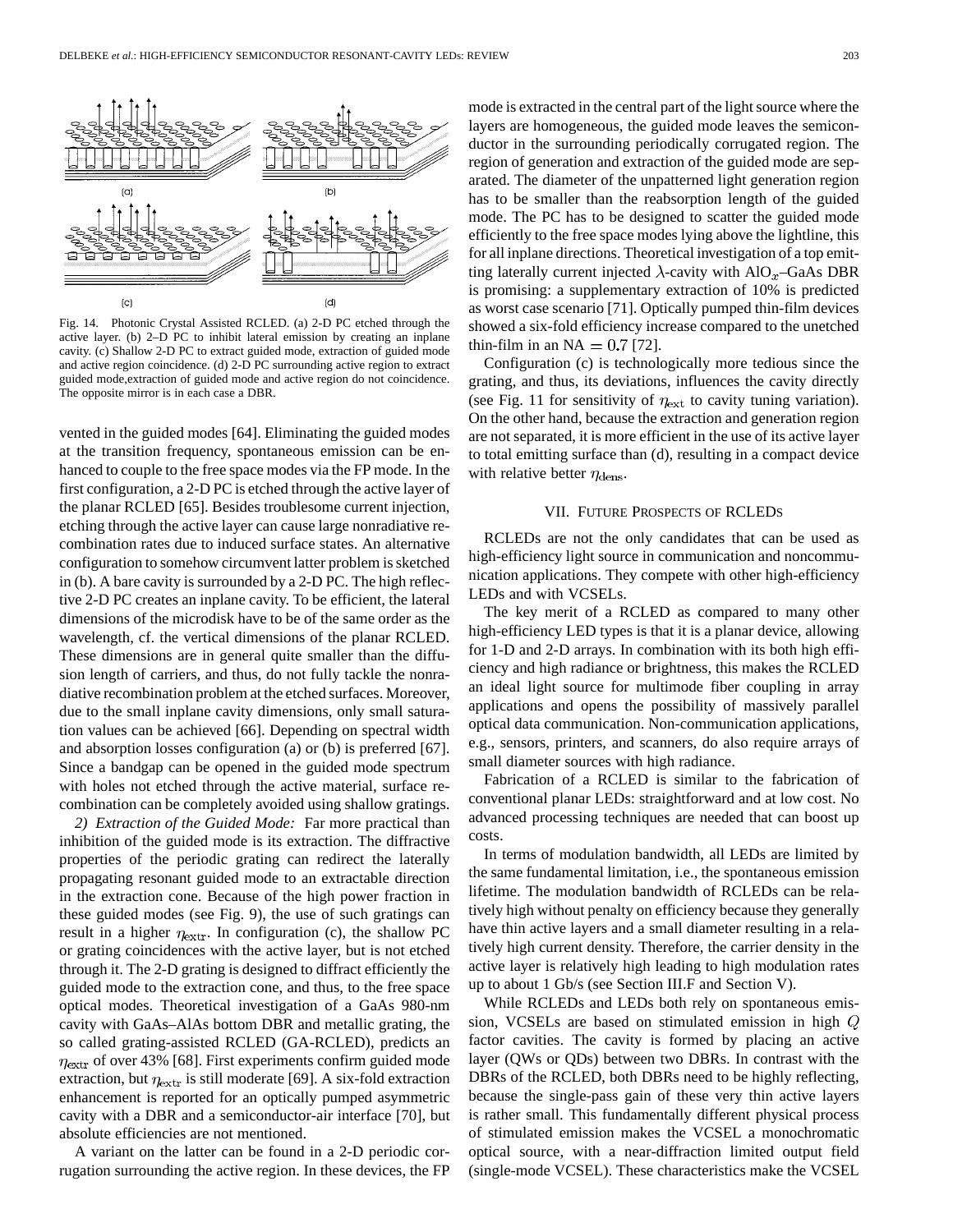far more suitable for coupling to single mode fibers than RCLEDs. Moreover, the fast stimulated emission makes it possible to modulate a biased VCSEL up to about 10 GHz.

On the other hand, fabrication of the RCLED is simpler and at lower cost than the VCSEL. Compared to a VCSEL with its high reflective DBRs, the small total thickness of the RCLED reduces the epitaxial growth time and the incorporated strain in case of lattice mismatch, simplifying wafer handling and device processing. Uniformity will be higher. For both VCSEL and RCLED, the principle is qualitatively suitable for all wavelengths, although quantitatively strongly depends on the appropriate material system. However, the RCLED has less stringent requirements on the material system. Especially the high gain in the active region and the high quality of the optical cavity are difficult the achieve in some material systems.

Another noteworthy aspect is that VCSELs, as all lasers, have a threshold current below which the efficiency is zero. LEDs do not have a threshold current and therefore they can outperform VCSELs in situations where a high efficiency is needed at a low power operation point. This can be the case in high density array applications.

The RCLED is an incoherent source. While this fact makes the RCLED unsuitable for coupling to single mode fibers, it should be emphasized that coherence is not necessary for coupling to multimode fibers. Even more, incoherence helps to reduce modal noise and speckle. Incoherence is even necessary for certain applications such as speckle-free medium-coherent sources for use in low-coherence interferometric techniques, to give one out of many possible examples.

Finally, the low-temperature dependence of the output power of a RCLED (see Section III.D) can be desirable in various applications that are used in extreme circumstances. However, due to the multifacetted and complex temperature behavior of both RCLEDs and VCSELs, a comparison can not be expressed in terms of simple statements.

In conclusion, it is clear that the RCLED can serve a broad range of low cost, high volume applications, both communication and noncommunication, and this for a broad range of wavelengths. The RCLED can be a favorable choice in comparison to VCSELs and most high-efficiency LEDs when: a relatively high radiance is needed, modulation bandwidth of 1 GHz suffices and when the incoherent nature of the source is not a problem or is even an asset. In particular, dense array applications do profit from the combination of properties of the RCLED.

The RCLED has been introduced on the market for 650-nm applications and is ready to be commercialized for a broader range of applications.

#### **REFERENCES**

- [1] E. E. Loebner, "Subhistories of the light emitting diode," *IEEE Trans. Electron. Dev.*, vol. ED-23, pp. 675–699, July 1976.
- [2] H. Krömer, "A proposed class of heterojunction injection lasers," *Proc. IEEE*, vol. 51, p. 1782, 1963.
- [3] W. Lukosz and R. E. Kunz, "Light emission by magnetic and electric dipoles close to a plane interface. I total radiated power," *J. Opt. Soc. Amer.*, vol. 67, no. 12, pp. 1607–1615, 1977.
- [4]  $\longrightarrow$ , "Light emission by magnetic and electric dipoles close to a plane interface. II radiation patterns of perpendicular oriented dipoles," *J. Opt. Soc. Amer.*, vol. 67, no. 12, pp. 1615–1619, 1977.
- [5]  $\longrightarrow$ , "Light emission by magnetic and electric dipoles close to a plane interface. III radiation patterns of dipoles with arbitrary orientation," *J. Opt. Soc. Amer.*, vol. 69, no. 11, pp. 1495–1503, 1979.
- [6] W. Lukosz, "Theory of optical-environment-dependent spontaneous-emission rates for emitters in thin layers," *Phys. Rev. B*, vol. 22, no. 6, pp. 3030–3037, 1980.
- [7] H. Yokoyama, K. Nishi, T. Anan, H. Yamada, S. D. Brorson, and E. P. Ippen, "Enhanced spontaneous emission from GaAs quantum wells in monolithic microcavities," *Appl. Phys. Lett.*, vol. 57, no. 26, pp. 2814–2816, 1990.
- [8] H. Yokoyama, "Physics and device applications of optical microcavities," *Science*, vol. 256, pp. 66–70, 1992.
- [9] G. Bjork, S. Machida, Y. Yamamoto, and K. Igeta, "Modification of spontaneous emission rate in planar dielectric micro-cavity structures," *Phys. Rev. A*, vol. 44, no. 1, pp. 669–681, 1991.
- [10] F. De Martini, M. Marrocco, P. Mataloni, L. Crescentini, and R. Loudon, "Spontaneous emission in the optical microscopic cavity," *Phys. Rev. A*, vol. 43, no. 5, pp. 2480–2497, 1991.
- [11] D. G. Deppe and C. Lei, "Spontaneous emission from a dipole in a semiconductor micro-cavity," *J. Appl. Phys.*, vol. 70, no. 7, pp. 3443–3448, 1991.
- [12] Y. Yamamoto, S. Machida, and G. Bjork, "Micro-cavity semiconductor laser with enchanced spontaneous emission," *Phys. Rev. A*, vol. 44, no. 1, pp. 657–668, 1991.
- [13] N. E. Hunt, E. F. Schubert, R. A. Logan, and G. J. Zydzik, "Enhanced spectral power density and reduced linewidth at 1.3 mm in an InGAaSP quantum well resonant-cavity light-emitting diode," *Appl. Phys. Lett.*, vol. 61, no. 19, pp. 2287–2289, 1992.
- [14] E. F. Schubert, Y.-H. Wang, A. Y. Cho, L.-W. Tu, and G. J. Zydzik, "Resonant cavity light-emitting diode," *Appl. Phys. Lett.*, vol. 60, no. 8, pp. 921–923, 1992.
- [15] E. Schubert, N. Hunt, M. Micovic, R. Malik, D. Sivco, A. Cho, and G. Zydzik, "Highly efficient light emitting diodes with microcavities," *Science*, vol. 265, pp. 943–945, 1994.
- [16] J. Blondelle, H. De Neve, G. Borghs, P. Van Daele, P. Demeester, and R. Baets, "High efficiency  $(>20\%)$  micro-cavity light emitting diodes," *Proc. IEE Coll. on Semiconductor Optical MicroCavity Devices and Photonic Bandgaps*, 1996.
- [17] H. De Neve, J. Blondelle, P. Van Daele, P. Demeester, R. Baets, and G. Borghs, "Recycling of guided mode light emission in planar micro-cavity light emitting diodes," *Appl. Phys. Lett.*, vol. 70, no. 7, pp. 799–801, 1997.
- [18]  $\rightarrow$ , Planar substrate-emitting micro-cavity light emitting diodes with 20% external QE, in SPIE Phot. West, San Jose, CA, 1997. presented.
- [19] J. J. Wierer, D. A. Kellogg, and N. Holonyak, "Tunnel contact junction native-oxide aperture and mirror vertical-cavity surface-emitting lasers and resonant-cavity light-emitting diodes," *Appl. Phys. Lett.*, vol. 74, no. 7, pp. 926–928, 1999.
- [20] M. O. Holcomb, M. R. Krames, G. E. Hofler, C. Carter-Coman, E. Chen, P. Grillot, K. Park, N. F. Gardner, J.-W. Huang, J. Posselt, D. Collins, S. A. Stockman, G. M. Craford, F. A. Kish, I.-H. Tan, T. S. Tan, C. P. Kocot, and M. Hueschen, "High-power truncated-inverted-pyramid  $(Al_x Ga_{1-x})_{0.5}$  In<sub>0.5</sub>P light-emitting diodes exhibiting >50% external quantum efficiency," *Appl. Phys. Lett.*, vol. 75, no. 16, pp. 2365–2367, 1999.
- [21] I. Schnitzer, E. Yablonovitch, C. Carneau, T. J. Gmitter, and A. Scherer, "30% external quantum efficiency from surface textured, thin-film lightemitting diodes," *Appl. Phys. Lett.*, vol. 63, no. 16, pp. 2174–2176, 1993.
- [22] R. Windisch, C. Rooman, S. Meinlschmidt, P. Kiesel, D. Zipperer, G. H. Doehler, B. Dutta, M. Kuijk, G. Borghs, and P. Heremans, "Impact of texture-enhanced transmission on high-efficiency surface-textured lightemitting diodes," *Appl. Phys. Lett.*, vol. 79, no. 15, pp. 2315–2317, 2001.
- [23] W. Schmid, M. Scherer, C. Karnutsch, A. Ploessl, W. Wegleiter, S. Schad, B. Neubert, and K. Streubel, "High efficiency, red and infrared light-emitting diodes using radial outcoupling taper," IEEE J. Select. Topics Quantum Electron., vol. 8, Mar.–Apr. 2002, to be published. [24]
- [25] S. Morikura, K. Kinoshita, K. Numata, and S. Furusawa, "High speed POF transmission technology and its standardization," in *27th European Conf. Optical Communication 2001*, vol. 1, Amsterdam, Austria, pp. 20–21.
- [26] C. Hooijer, G. Li, K. Allaart, and D. Lenstra, "Spontaneous emission in multilayer semiconductor structures," *IEEE J. Quantum Electron.*, vol. 37, pp. 1161–1169, Sept. 2001.
- [27] H. Benisty, H. De Neve, and C. Weisbuch, "Impact of planar microcavity effects on light extraction—Part I: Basic concepts and analytical trends," *IEEE J. Quantum Electron.*, vol. 34, pp. 1612–1631, Sept. 1998.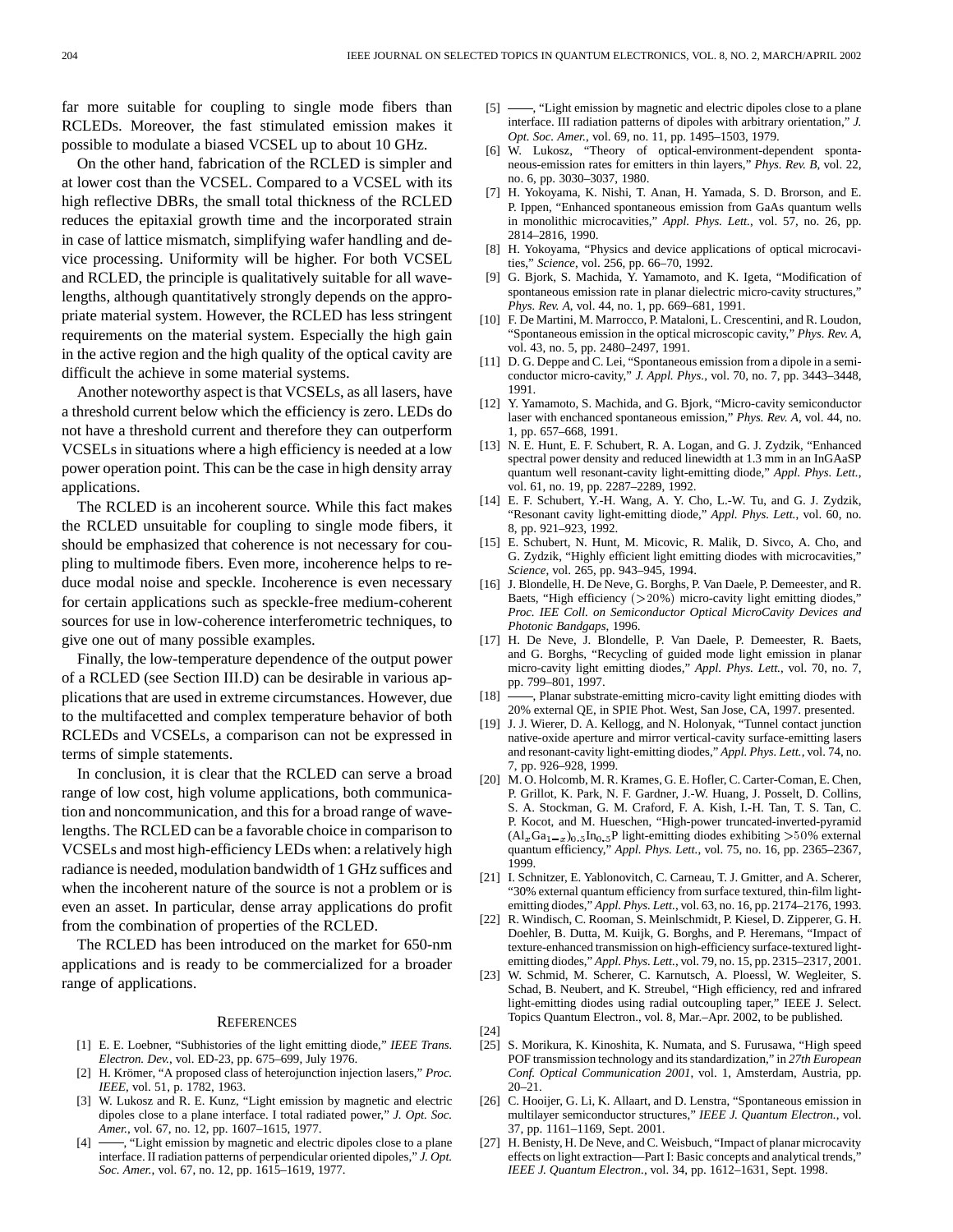- [28] -, "Impact of planar microcavity effects on light extraction-Part II: Selected exact simulations and role of photon recycling," *J. Quantum Electron.*, vol. 34, pp. 1632–1643, Sept. 1998.
- [29] H. Benisty, R. Stanley, and M. Mayer, "Method of source terms for dipole emission modification in modes of arbitrary planar structures," *J. Opt. Soc. Amer. A*, vol. 15, no. 5, pp. 1192–1201, 1998.
- [30] R. Baets, "Micro-cavity light emitting diodes," in *Semiconductor Quantum Optoelectronics*, A. Miller, M. Ebrahimzadeh, and D. M. Finlayson, Eds. St. Andrews, U.K., 1998.
- [31] R. Baets, P. Bienstman, and R. Bockstaele, "Basics of dipole emission from a planar cavity," in *Confined Photon Systems, Fundamentals and Applications*, H. Benisty, J.-M. Gérard, R. Houdre, J. Rarity, and C. Weisbuch, Eds. New York: Springer-Verlag, 1999.
- [32] J. Van Bladel, *Electromagnetic Fields*. New York: McGraw-Hill, 1964.
- [33] M. Yamanishi and I. Suemune, "Comment on polarization dependent momentum matrix elements in quantum well lasers," *Jap. J. Appl. Phys.*, vol. 23, pp. L35–L36, 1984.
- [34] G. Jones, A. Ghiti, M. Silver, E. P. O'Reilly, and A. R. Adams, "Radiative perfomance of strained-layer lasers," in *IEE Proc.—J*, vol. 140, Jan. 1993, pp. 85–89.
- [35] J. M. Gérard and B. Gayral, "Strong purcell effect for InAs quantum boxes in three-dimensional solid-state microcavities," *J. Lightwave Technol.*, vol. 17, pp. 2089–2095, Nov. 1999.
- [36] E. M. Purcell, "Spontaneous emission probabilities at radiofrequencies," *Phys. Rev.*, vol. 69, p. 681, 1946.
- [37] G. Bjork, "On the spontaneous lifetime change in an ideal planar microcavity—Transition from a mode continuum to quantized modes," *IEEE J. Quantum Electron.*, vol. 30, pp. 2314–2318, Oct. 1994.
- [38] I. Abram, I. Robert, and R. Kuszelewicz, "Spontaneous emmission control in semiconductor microcavities with metallic or Bragg mirrors," *IEEE J. Quantum Electron.*, vol. 34, pp. 71–76, Jan. 1998.
- [39] P. Bienstman and R. Baets, "The RC2LED: An novel resonant-cavity LED design using a symmetric resonant cavity in the outcoupling reflector," *IEEE J. Quantum Electron.*, vol. 36, pp. 669–673, June 2000.
- [40] D. Ochoa, R. Houdré, R. P. Stanley, U. Oesterle, and M. Illegems, "Device simultaneous determination of the source and cavity parameters of a microcavity light-emitting diode," *J. Appl. Phys.*, vol. 85, no. 5, pp. 2994–2996, 1999.
- [41] Z. Huang, C. C. Lin, and D. G. Deppe, "Spontaneous lifetime and quantum efficiency in light emitting diodes affected by a close metal mirror," *IEEE J. Quantum Electron.*, vol. 29, no. 12, pp. 2940–2949, 1993.
- [42] R. Bockstaele, "*Resonant Cavity Light Emitting Diode Based Parallel Interconnections*," Ph.D. Thesis, Ghent Univ., Ghent, Belgium, 2001.
- [43] C. Weisbuch and B. Vinter, *Quantum Semiconductor Structures-Fundamentals and Applications*. San Diego, CA: Academic, 1991.
- [44] R. Ram, D. Babic, R. York, and J. Bowers, "Spontaneous emission in microcavities with distributed mirros," *IEEE J. Quantum Electron.*, vol. 31, pp. 399–410, Feb. 1995.
- [45] P. Yeh, *Optical Waves in Layered Media*. New York: Wiley, 1988.
- [46] M. Rattier, H. Benisty, and C. Weisbuch, "Photonic crystal extractor," presented at the Electromagnetic Crystal Structures: Proceedings of Workshop on Photonic and Electromagnetic Crystal Structures III (PECS3), 9–14, June 2001, T. F. Krauss, Ed., St. Andrews, U.K., 2001.
- [47] E. F. Schubert, N. E. J. Hunt, R. J. Malik, M. Micovic, and D. L. Miller, "Temperature and modulation characteristics of resonant-cavity lightemitting diodes," *J. Lightwave Technol.*, vol. 14, pp. 1721–1729, July 1996.
- [48] L. Coldren and S. Corzine, *Diode Lasers and Photonic Integrated Circuits*. New York: Wiley, 1995.
- [49] K. Tanaka, T. Nakamura, W. Takamatsu, M. Yamanishi, Y. Lee, and T. Ishihara, "Cavity-induced changes of spontaneous emission lifetime in one-dimensional semiconductor cavities," *Phys. Rev. Lett.*, vol. 74, no. 17, pp. 3380–3386, 1995.
- [50] R. Bockstaele, T. Coosemans, C. Sys, L. Vanwassenhove, A. Van Hove, B. Dhoedt, I. Moerman, P. Van Daele, R. G. Baets, R. Annen, H. Melchior, J. Hall, P. L. Heremans, M. Brunfaut, and J. Van Campenhout, "Realization and characterization of  $8 \times 8$  resonant cavity LED arrays mounted onto CMOS drivers for POF-based interchip interconnections," *J. Select. Topics Quantum Electron.*, vol. 5, pp. 224–235, Feb. 1999.
- [51] P. Modak, M. D'Hondt, I. Moerman, P. Van Daele, P. Mijlemans, and P. Demeester, "5.2% efficiency InAlGaP microcavity LED's at 640 nm on Ge substrates," *Electron. Lett.*, vol. 37, no. 6, pp. 377–378, 2001.
- [52] R. Wirth, C. Karnutsch, S. Kugler, S. Thaler, and K. Streubel, "Red and orange resonant cavity LEDs," in *Proc. SPIE Light-Emitting Diodes: Research, Manufacturing, and Applications V*, vol. 4278, 2001.
- [53] S. Orsila, T. Leinonen, P. Uusimaa, M. Saarinen, M. Guina, P. Sipila, V. Vilokkinen, P. Melanen, M. Dumitrescu, and M. Pessa, "Resonant cavity light-emitting diodes grown by solid source MBE," *J. Cryst. Growth*, vol. 227–228, pp. 346–351, 2001.
- [54] J. W. Gray, Y. S. Jalili, P. N. Stavrinou, M. Whitehead, G. Parry, A. Joel, R. Robjohn, R. Petrie, S. Hunjan, P. Gong, and G. Duggan, "Highefficiency, low voltage resonant-cavity light-emitting diodes operating around 650 nm," *Electron. Lett.*, vol. 36, no. 20, pp. 1730–1731, 2000.
- [55] R. Wirth, C. Karnutsch, S. Kugler, and K. Streubel, "High efficiency resonant cavity LED's emitting at 650 nm," *IEEE Photon. Technol. Lett.*, vol. 13, pp. 421–423, May 2001.
- [56] R. Bockstaele, J. Derluyn, C. Sys, S. Verstuyft, I. Moerman, P. Van Daele, and R. Baets, "Realization of highly efficient 850 nm top emitting resonant-cavity light-emitting diodes," *Electron. Lett.*, vol. 35, no. 18, pp. 1564–1565, 1999.
- [57] P. Sipila, M. Saarinen, V. Vilokkinen, S. Orsila, P. Melanen, P. Savolainen, M. Toivonen, M. Dumitrescu, and M. Pessa, "Resonant cavity LED's at 655 and 880 nm wavelengths," in*Proc. SPIE Light-Emitting Diodes: Research, Manufacturing, and Applications IV*, vol. 3938, H. W. Yao, I. T. Ferguson, and E. F. Schubert, Eds., 2000, pp. 82–89.
- [58] B. Depreter, I. Moerman, R. Baets, P. Van Daele, and P. Demeester, "InP based 1300 nm microcavity LED's with 9% quantum efficiency," *Electron. Lett.*, vol. 36, no. 15, pp. 1303-1304, 2000.
- [59] M. Linnik and A. Christou, "High reflective Bragg mirrors for VCSEL application at 1.3 and 1.55  $\mu$ m," in *Proc. SPIE Phys. Simulation Optoelectron. Devices VIII*, vol. 3944, H. Binder, P. Blood, and M. Osinski, Eds., 2000, pp. 874–881.
- [60] M. C. Larson, C. W. Coldren, S. G. Spruytte, H. E. Petersen, and J. S. Harris, "Low-threshold oxide-confined GaInNA's long wavelength vertical cavity lasers," *IEEE Photon. Technol. Lett.*, vol. 12, pp. 1598–1600, Dec. 2000.
- [61] A. Fiore, U. Oesterle, R. P. Stanley, R. Houdre, F. Lelarge, M. Ilegems, P. Borri, W. Langbein, D. Birkedal, J. M. Hvam, M. Cantoni, and F. Bobard, "Structural and electrooptical characteristics of quantum dots emitting at  $1.3 \mu$ m on gallium arsenide," *IEEE J. Quantum Electron.*, vol. 37, pp. 1050–1058, Aug. 2001.
- [62] B. Depreter, S. Verstuyft, I. Moerman, R. Baets, and P. Van Daele, "InP-based microcavity light emitting diodes emitting at 1.3  $\mu$ m and 1.55 μm," in *Proc. 11th International Conf. InP and Related Materials (IPRM)*, Davos, Switzerland, May 16–20, 1999, pp. 227–230.
- [63] F. Salomonsson, S. Rapp, K. Streubel, M. Hammar, and J. Daleiden, "InP-based 1.55  $\mu$  m resonant cavity light-emitting diode with two epitaxial mirrors," *Physica Scripta*, vol. T79, pp. 135–137, 1999.
- [64] M. G. Salt, P. Andrew, and W. L. Barnes, "Microcavities, texture symmetry, and photonic bandgaps," *J. Opt. Soc. Amer. B*, vol. 18, no. 20, pp. 240–243, 2001.
- [65] S. Fan, P. R. Villeneuve, J. D. Joannopoulos, and E. F. Schubert, "High extraction efficiency of spontaneous emission from slabs of photonic crystals," *Phys. Rev. Lett.*, vol. 78, no. 17, pp. 3294–3297, 1997.
- [66] W. D. Zhou, J. Sabarinathan, P. Bhattacharya, B. Kochman, E. W. Berg, P.-C. Yu, and S. W. Pang, "Charactristics of a photonic bandgap single defect microcavity electroluminescent device," *IEEE J. Quantum Electron.*, vol. 37, pp. 1153–1160, Sept. 2001.
- [67] S. Fan, P. R. Villeneuve, and J. D. Joannopoulos, "Rate-equation analysis of output efficiency and modulation rate of photonic-crystal light-emitting diodes," *IEEE J. Quantum Electron.*, vol. 36, pp. 1123–1130, Oct. 2000.
- [68] D. Delbeke, P. Bienstman, R. Bockstaele, and R. Baets, "Rigorous electromagnetic analysis of dipole emission in periodically corrugated layers: The grating-assisted resonant-cavity light-emitting diode," *J. Opt. Soc. Amer. A*, May 2002. to be published.
- [69] D. Delbeke, C. Sys, I. Moerman, P. Van Daele, and R. Baets, "Electrically pumped grating-assisted resonant-cavity light-emitting diodes," presented at the Light-Emitting Diodes: Research, Manufacturing, and Applications VI, Proc. SPIE, vol. 4641, 2002.
- [70] A. A. Erchak, D. J. Ripin, S. Fan, P. Rakich, J. D. Joannopoulos, E. P. Ippen, G. S. Petrich, and L. A. Kolodziejsk, "Enhanced coupling to vertical radiation using a two-dimensional photonic crystal in a semiconductor light-emitting diode," *Appl. Phys. Lett.*, vol. 78, no. 5, pp. 563–565, 2001.
- [71] M. Rattier, H. Benisty, and C. Weisbuch, "Photonic crystal extractor," presented at the Electromagnetic Crystal Structures: Proceedings of Workshop on Photonic and Electromagnetic Crystal Structures III (PECS3), 9–14 June 2001, T. F. Krauss, Ed., St. Andrews, U.K., 2001.
- [72] M. Boroditsky, T. F. Krauss, R. Coccioli, R. Vrijen, R. Bhat, and E. Yablonovitch, "Light extraction from optically pumped light-emitting diode by thin-slab photonic crystal," *Appl. Phys. Lett.*, vol. 75, no. 8, pp. 1036–1038, 1999.